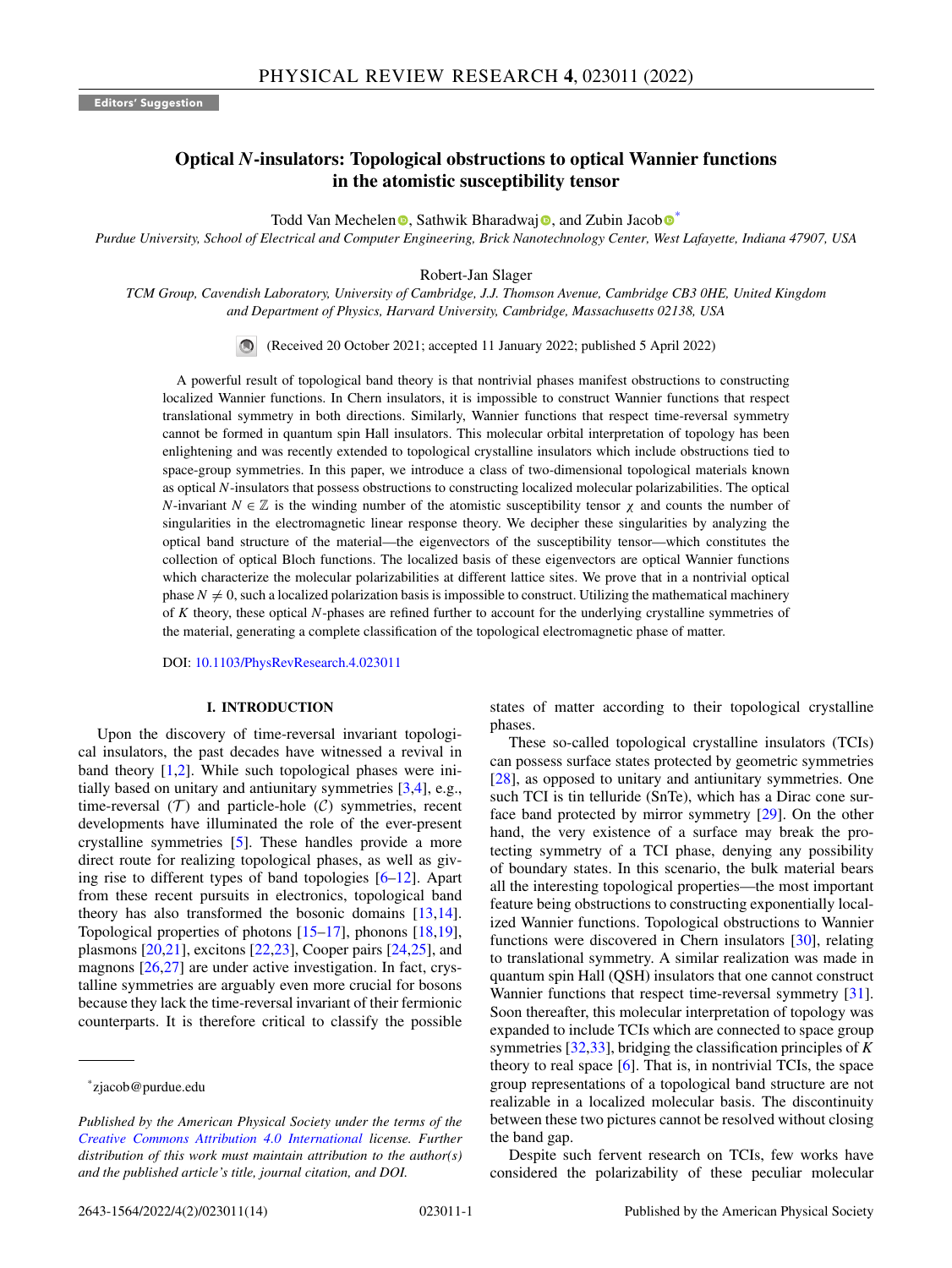<span id="page-1-0"></span>

FIG. 1. Topological phases in 2D. (a) The Chern phase  $C \in \mathbb{Z}$  is connected to charge transport and generates a Hall voltage  $V_H$  across the sample.  $e^{\pm}$  are positive and negative charge carriers. (b) The quantum spin Hall (QSH) phase  $v \in \mathbb{Z}_2$  is related to spin transport which creates a spin current  $I_S$  across the sample.  $\pm S$  are positive and negative spin carriers. (c) The optical *N*-phase  $N \in \mathbb{Z}$  is associated with polarization transport.  $\gamma$  is a photon and  $\pm$  indicates the induced polarization of the electron cloud. Chern and QSH insulators are dc phases since they are defined for static electric fields. Optical *N*-insulators are ac phases as they must be interpreted for time-varying electric fields.

orbitals [\[34](#page-11-0)[,35\]](#page-12-0). Indeed, one question that has remained unanswered is: If the orbitals cannot be exponentially localized does that imply their polarization densities cannot either? The current paradigm in topological condensed matter cannot answer this question as all electromagnetic fields are assumed static (dc). Polarizability requires an optical theory of matter that takes into account fluctuating electromagnetic waves (ac) and the corresponding electron transitions. In this paper, we utilize state-of-the-art insights in band theory to formulate a classification of topological electromagnetic matter: optical *N*-insulators (ONIs). The optical *N*-invariant  $N \in \mathbb{Z}$  is the winding number of the atomistic susceptibility tensor  $\chi$  and counts the number of singularities in the electromagnetic linear response theory. It was recently shown that graphene's viscous Hall fluid possesses these exotic singularities and hosts topologically protected edge plasmons [\[21\]](#page-11-0). However, the underlying honeycomb crystal structure of graphene was ignored since the analysis was limited to a long wavelength continuum theory. We make no such assumption here and develop a microscopic (*ab initio*) optical theory of matter starting from the many-body Schrödinger equation.

Utilizing the crystalline symmetry of the atomistic susceptibility tensor, we show that its eigenvectors are optical Bloch functions (OBFs) which constitute the optical band structure (OBS) of the crystal. We reveal that the *N* invariant is interpreted as the geometric phase of the OBFs as they are parallel transported around the Brillouin zone. We then study the consequences of a nontrivial phase on molecular polarizabilities, which are represented by optical Wannier functions (OWFs). When  $N \neq 0$ , we prove it is impossible to construct exponentially localized OWFs that respect all symmetries of the system. We conclude the paper with a discussion on optical crystalline phases. Fortunately, the rigorous mathematical machinery of  $K$  theory  $[36,37]$  can be exploited in electromagnetism, which allows us to refine ONIs further to include the space-group symmetries. Like TCIs, crystalline optical *N*-insulators (CONIs) can exhibit topological phases protected by geometric symmetries rather than unitary and antiunitary symmetries. After analyzing the irreducible representations of the OBFs, we obtain a complete classification of the topological electromagnetic phase of matter. Figure 1 shows a comparison of 2D topological phases in condensed matter.

Note that to avoid confusion, we adopt two vector conventions throughout the paper. We denote three-dimensional (3D) vectors with arrows  $\bar{\mathcal{A}} = (\mathcal{A}_x, \mathcal{A}_y, \mathcal{A}_z)$  and reserve boldface for two-dimensional (2D) vectors  $\mathbf{A} = (A_x, A_y)$  which corresponds to strictly in-plane components.

## **II. ATOMISTIC SUSCEPTIBILITY TENSOR**

Fundamentally, the transport of charge or polarization requires minimally coupling the system to an external gauge field  $A_{\mu}$ , which ensures local U(1) gauge symmetry. This is the foundational postulate of quantum electrodynamics. Assuming the spin response is negligible, the central object in linear response theory is the susceptibility tensor  $\chi$  or, equivalently, the conductivity tensor  $\sigma$ . The susceptibility completely characterizes the transport properties of the material as it computes the induced polarization density  $\vec{P}$  due to an arbitrary electric field  $\vec{\mathcal{E}}$ :

$$
\vec{\mathcal{P}}(\omega,\vec{r}) = \int d\vec{r}' \chi(\omega;\vec{r},\vec{r}') \cdot \vec{\mathcal{E}}(\omega,\vec{r}'). \tag{1}
$$

Note that  $\vec{P}$  and  $\vec{E}$  are microscopic fields—no spatial averaging has been implemented. The susceptibility tensor  $\chi$  is precisely the Green's function of the polarization density, and in a microscopic (*ab initio*) theory, χ has the symmetry of the atomic lattice. The general properties of  $\chi$  are outlined in Appendix [A.](#page-7-0) At the atomistic level, the susceptibility is a highly dispersive and nonlocal object as it depends on the frequency  $\omega$  and is generally nonzero even when  $\vec{r} \neq \vec{r}'$ . The photon energy  $\omega$  lies within the electronic band gap of the insulator  $0 < \hbar \omega < E_{\text{bg}}$ , so the photon cannot be absorbed in the bulk—it can only polarize the material. However, absorption may be permitted on the edge. Among other properties, the optical invariants of the bulk susceptibility predict whether gapless high-frequency (ac) edge currents can be stimulated by photons [\[21\]](#page-11-0).

Our focus is strongly correlated 2D materials but much of the formalism can be extended to 3D crystals, particularly the discussion on crystalline phases (Sec. [V\)](#page-4-0). From the Schrödinger equation, we derive the zero temperature  $T = 0$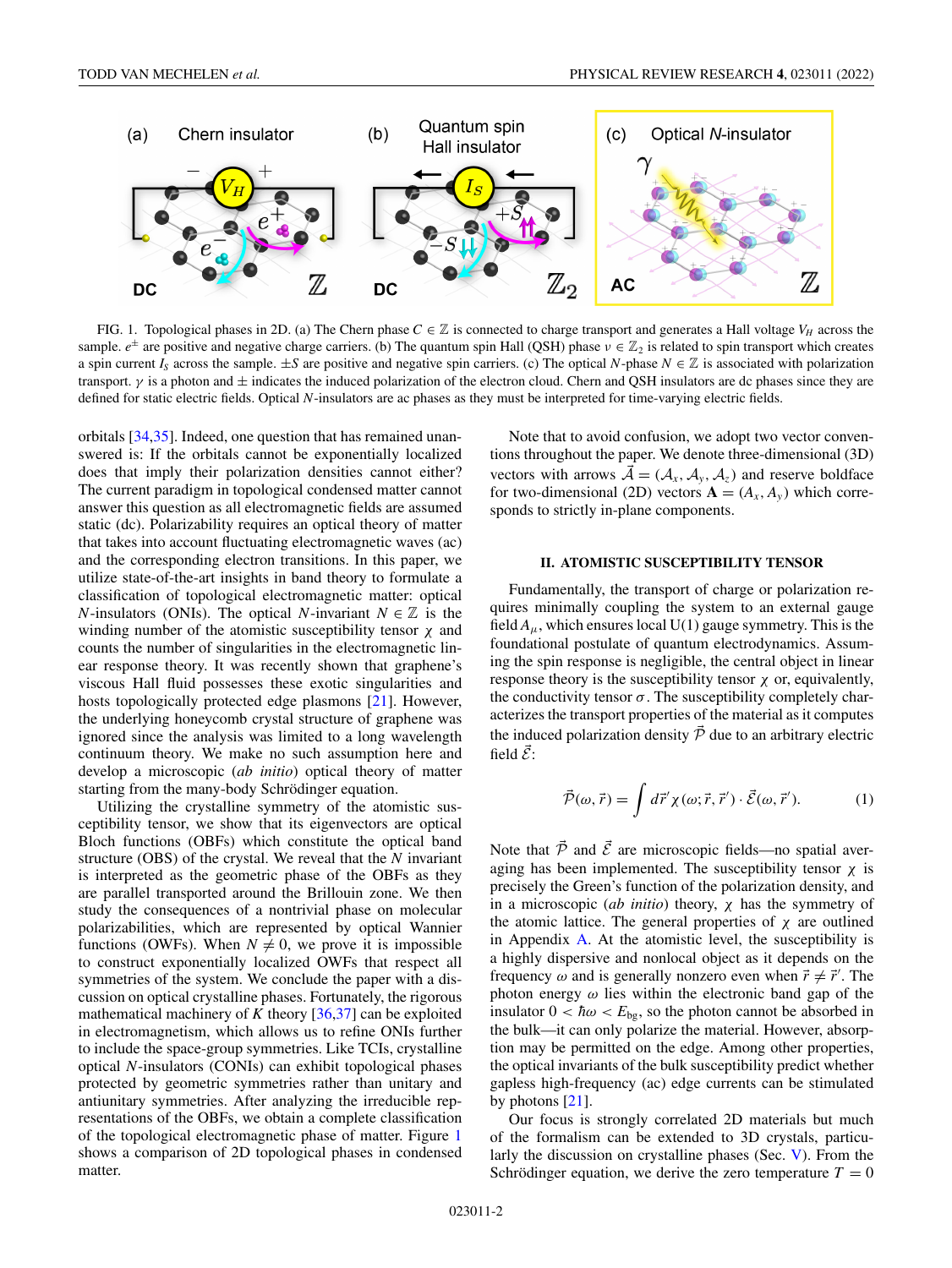<span id="page-2-0"></span>susceptibility tensor  $\chi$ , which represents the dielectric response of the many-body ground state  $\psi_0$ :

$$
\chi(\omega;\vec{r},\vec{r}') = -\frac{1}{\omega^2} [\zeta_0(\vec{r})\delta(\vec{r}-\vec{r}')\mathbb{1} + \Sigma(\omega;\vec{r},\vec{r}')] . \tag{2}
$$

1 is the 3  $\times$  3 identity matrix in Cartesian coordinates and  $\delta$  is the Dirac delta function. When  $\omega$  is within the band gap, the response function is Hermitian and continuous, with continuous inverse. In this case,  $ζ<sub>0</sub>$  is the instantaneous diamagnetic response and  $\Sigma$  is the current-current correlation function that captures the paramagnetic response. These are defined unambiguously in Appendix [B.](#page-7-0) It is imperative to remember that the linear response theory is only gauge invariant with  $\zeta_0$ and  $\Sigma$  taken together.

We deduce that  $\chi$  is periodic in the *x*- $\gamma$  plane since the wave functions satisfy the Bloch condition  $\hat{t}_R |\psi_{nk}\rangle = e^{i\mathbf{k} \cdot \mathbf{R}} |\psi_{nk}\rangle$ , where **k** is the crystal momentum of the many-body state [Eq.  $(B2)$ ]. The translation operator  $\hat{t}_R$  shifts all particles in the 2D crystal by an atomic lattice vector **R** which leaves the wave function unchanged up to a phase  $e^{i\mathbf{k} \cdot \mathbf{R}}$ . The susceptibility tensor is left invariant under a translation of the excitation point  $\vec{r}$  and the source point  $\vec{r}'$  by a lattice vector **R**:

$$
\chi(\omega; \vec{r}, \vec{r}') = \chi(\omega; \vec{r} + \mathbf{R}, \vec{r}' + \mathbf{R}).
$$
 (3)

As a result, the in-plane photon momentum **q** is conserved up to a reciprocal lattice vector  $\mathbf{G} \cdot \mathbf{R} \in 2\pi \mathbb{Z}$ . We can therefore Fourier transform to the momentum space:

$$
\chi(\omega; \vec{r}, \vec{r}') = \sum_{qq'} \int \int \frac{dq_z dq'_z}{(2\pi)^2} \chi(\omega; \vec{q}, \vec{q}') e^{i\vec{q}\cdot\vec{r}} e^{-i\vec{q}'\cdot\vec{r}}.
$$
 (4)

Equation (3) implies  $\chi(\omega; \vec{q}, \vec{q}')$  is identically zero unless the in-plane momentum is conserved  $\mathbf{q} - \mathbf{q}' = \mathbf{G}$ , but the outof-plane momenta  $q_z - q'_z$  is arbitrary because there is no translational symmetry in this dimension. Hence, the susceptibility can be expressed as a matrix in the basis of **G** with **q** in the first Brillouin zone (FBZ) [\[38\]](#page-12-0). Explicitly writing out all matrix indices with the excitation and source wave vectors defined as  $\vec{q} = (\mathbf{q} + \mathbf{G}, q_z)$  and  $\vec{q}' = (\mathbf{q} + \mathbf{G}', q'_z)$ :

$$
\chi_{ij}(\omega; \vec{q}, \vec{q}') = \chi_{ij}(\omega; \mathbf{q} + \mathbf{G}, q_z, \mathbf{q} + \mathbf{G}', q'_z) \n= \chi_{ij}^{\mathbf{G}\mathbf{G}'}(\omega; \mathbf{q}, q_z, q'_z).
$$
\n(5)

Subscripts denote tensor (polarization) degrees of freedom while superscripts denote lattice degrees of freedom **G**. Our expression for the susceptibility in Eq. (4) suppresses this cumbersome notation and will be adopted for the remainder of the paper. Converting Eq. (2) to the momentum space gives the compact expression for the susceptibility matrix:

$$
\chi(\omega; \vec{q}, \vec{q}') = -\frac{1}{\omega^2} [\zeta_0(\vec{q}, \vec{q}') \mathbb{1} + \Sigma(\omega; \vec{q}, \vec{q}')] . \tag{6}
$$

The momentum space diamagnetic and paramagnetic responses are defined in Appendix [C.](#page-8-0) The off-diagonal components  $G - G' \neq 0$  are termed local-field effects, which reflect the charge inhomogeneity of the crystal [\[39\]](#page-12-0). A consequence is that long wavelength perturbations also give rise to short wavelength responses [\[40\]](#page-12-0). Local-field effects can be substantial, such as the corrections to the Coulomb screening in semiconductors [\[41\]](#page-12-0) and optical rotatory power in  $\alpha$  quartz [\[42\]](#page-12-0). In this paper, we are concerned with the topological ramifications of these terms.

Components of the susceptibility matrix can be related to one another through complex conjugation. Regardless of the crystalline symmetry (Sec. [V\)](#page-4-0), any susceptibility matrix has discrete antiunitary symmetry since electromagnetism is a real-valued field theory. In the reciprocal space,  $\chi$  satisfies the reality condition:

$$
\chi(\omega; \vec{q}, \vec{q}') = \chi^*(-\omega; -\vec{q}, -\vec{q}'). \tag{7}
$$

Equation (7) implies electromagnetism belongs to universality class D—the class of real bosons [\[4\]](#page-11-0). In condensed matter, this is referred to as particle-hole symmetry  $(C)$  and is normally as-sociated with topological superconductors [\[43,44\]](#page-12-0). However,  $C$  symmetry is only approximate in superconductors but is an exact symmetry in electromagnetism. When considering variations in the eigenvalues  $\omega$  and **q**, the susceptibility matrix represents a mapping from the 2+1D momentum space to the general real linear group  $GL(D_f, \mathbb{R})$ .  $D_f$  denotes the degrees of freedom—i.e., the total  $D_f \times D_f$  matrix dimension of χ, which includes both tensor (polarization) and **G** indices.  $D_f$ may be infinite in principle but will usually be cut off at some suitably large value of **G**.

## **III. ATOMISTIC OPTICAL BAND STRUCTURE**

## **A. Optical Bloch functions**

The degree of freedom  $D_f$  is precisely the number of eigenvectors needed to diagonalize the susceptibility matrix χ. This collection of eigenvectors *e* <sup>λ</sup> are OBFs which represent the OBS of the crystal. The concept of an optical (or dielectric) band structure was proposed many years ago to understand microscopic electronic screening and its dependence on crystalline symmetries [\[45–50\]](#page-12-0). This approach is tremendously powerful for *GW* calculations [\[51,52\]](#page-12-0) and is also referred to as the projective dielectric eigendecomposition technique [\[53,54\]](#page-12-0). However, the scope has been limited to the longitudinal response function as the main focus has generally been Coulomb interactions. In the optical regime  $\omega \neq 0$ electric fields can be both longitudinal and transverse, so we must consider the full susceptibility matrix which includes the longitudinal, transverse, and gyrotropic (Hall) responses  $[Eq. (6)]$ . Our main contribution is showing that these systems can be optically nontrivial and give rise to new topological electromagnetic phases of matter.

OBFs are the normal modes of the crystal and satisfy an eigenvalue equation. Upon an optical perturbation of the form  $\vec{\mathcal{E}} \propto \vec{e}_{\lambda}$ , the response of the material is proportional  $\vec{\mathcal{P}} \propto \vec{e}_{\lambda}$  up to a screening factor:

$$
\lambda_{\omega \mathbf{q}} \vec{e}_{\lambda}(\omega, \vec{q}) = \sum_{\mathbf{G}'} \int \frac{dq'_z}{2\pi} \chi(\omega; \vec{q}, \vec{q}') \cdot \vec{e}_{\lambda}(\omega, \vec{q}'). \tag{8a}
$$

The screening factors  $\lambda_{\omega q}$  denote the eigenvalues of the susceptibility matrix at a particular photon energy  $0 < \hbar \omega < E_{\text{bg}}$ and momenta **q**. It is imperative not to confuse the OBF index λ with the electronic band index *n* as they refer to fundamentally different quantities. The wave functions  $\psi_n$  represent the stable atomic configurations of the crystal. The OBFs  $\vec{e}_{\lambda}$ , on the other hand, characterize the collective electric moments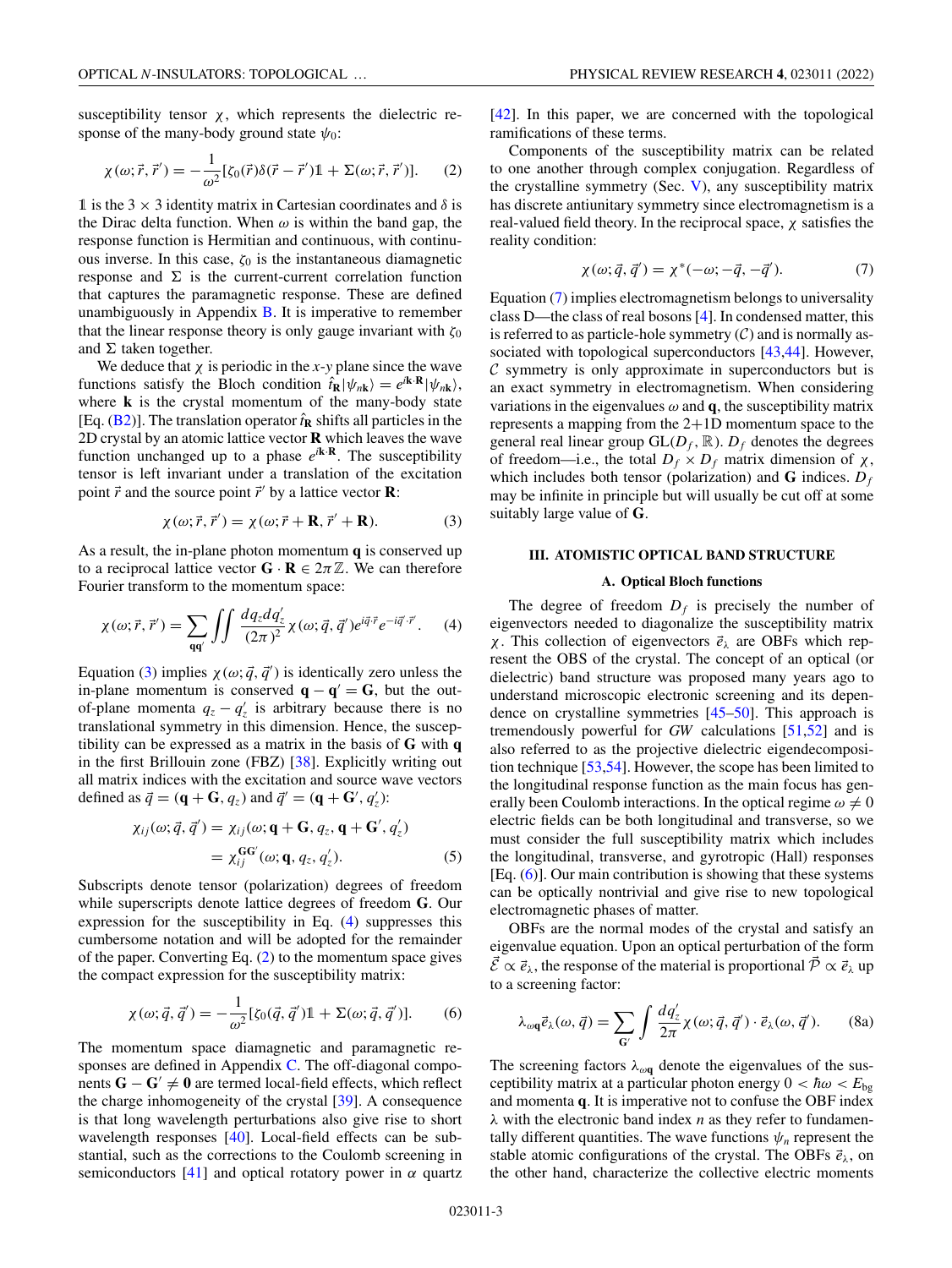<span id="page-3-0"></span>TABLE I. Three distinct types of optical materials. (a) Dielectrics are capacitive with strictly positive eigenvalues  $\lambda > 0$ . (b) Metals are inductive with strictly negative eigenvalues  $\lambda < 0$ . (c) Hybrid materials have both positive and negative eigenvalues  $\lambda \geq 0$ . Only hybrid materials support topological electromagnetic phases.

| Material       | (a) Dielectric                 | (b) Metal                       | (c) Hybrid                          |
|----------------|--------------------------------|---------------------------------|-------------------------------------|
| Eigenvalues    | $\lambda > 0$                  | $\lambda < 0$                   | $\lambda \geqslant 0$               |
| Electric field | $\leftarrow \vec{\mathcal{E}}$ | $\leftarrow \vec{\mathcal{E}}$  | $\leftarrow \vec{\mathcal{E}}$      |
| Polarization   | $\leftarrow \vec{\mathcal{P}}$ | $\rightarrow \bar{\mathcal{P}}$ | $\Leftrightarrow \vec{\mathcal{P}}$ |
| Classification | trivial                        | trivial                         | nontrivial                          |

due to fluctuations in these configurations. Since the OBFs *e* λ form a complete orthonormal set, we may perform a spectral decomposition of  $\chi$  with respect to these modes:

$$
\chi(\omega; \vec{q}, \vec{q}') = \sum_{\lambda}^{D_f} \lambda_{\omega q} \vec{e}_{\lambda}(\omega, \vec{q}) \otimes \vec{e}_{\lambda}^*(\omega, \vec{q}'). \qquad (8b)
$$

 $\otimes$  denotes the Cartesian outer product. Positive modes  $\lambda > 0$ are capacitive because the induced polarization points in the same direction as an applied field. Negative modes  $\lambda < 0$ are inductive since the polarization is reversed. Topologically, the capacitive  $\lambda > 0$  and inductive  $\lambda < 0$  modes define two distinct sectors of  $\chi$  that cannot be continuously deformed into one another. We emphasize this point as it is critical to the topological classification of OBSs. The existence of inductive modes  $\lambda < 0$  is fundamentally necessary to achieve nontrivial topologies. Inductive modes in a passive dielectric medium would be exotic but can arise from exchange and correlation effects [\[47\]](#page-12-0). Moreover, such modes routinely emerge in time-reversal broken media with Hall responses which is our main platform for topological electromagnetic phases of matter. Table I lists the three distinct types of optical materials.

#### **B. Optical Wannier functions**

Analogous to Wannier functions for atomic wave functions  $\psi_n$ , the OBFs  $\vec{e}_{\lambda}$  can be expanded in a localized state basis as opposed to the extended Bloch state basis. This localized basis is understood as the polarization densities [\[55,56\]](#page-12-0) at different lattice sites **R**, which we refer to as OWFs. Unlike traditional electronic Wannier functions, the OWFs  $\vec{f}_{\lambda \mathbf{R}}$  are vector fields that characterize the molecular polarizability of a localized particle distribution to a fluctuating electric field  $\bar{\mathcal{E}}$ . Note that our construction of the susceptibility in terms of atomic polarizabilities goes beyond the classical Clausius-Mossotti relation [\[57\]](#page-12-0) since a crystal is neither homogeneous nor isotropic. In fact, one of the central results of this paper is that there can be topological obstructions to such a construction. In the following, we only consider 2D OWFs but the concept is easily extended to 3D.

If there exists a complete set of OWFs  $\vec{f}_{\lambda R}$  that form a representation of the space group, then OBFs *e* <sup>λ</sup> can always be constructed from these localized polarization densities (up to a gauge transformation):

$$
\vec{e}_{\lambda}(\omega, \vec{q}) = \int_{\text{cell}} d\vec{r} \sum_{\mathbf{R}} \vec{f}_{\lambda \mathbf{R}}(\omega, \vec{r}) e^{-i\vec{q} \cdot (\vec{r} - \mathbf{R})}.
$$
 (9)

The cell subscript implies integration over the primitive unit cell of the crystal. Since the OWFs  $\vec{f}_{\lambda \mathbf{R}}$  are exponentially localized, the OBFs  $\vec{e}_{\lambda}$  are necessarily analytic and singlevalued throughout the entire Brillouin zone [\[58\]](#page-12-0). In the following Sec. IV, we will understand when OBFs cannot be made analytic and when the construction of OWFs fails.

#### **IV. OPTICAL** *N***-INSULATORS**

In a recent paper  $[21]$ , we predicted a topological phase of matter in graphene that is intimately related to polarization transport. This optical *N*-phase is fundamentally different from the conventional Chern [\[59,60\]](#page-12-0) and spin Hall phases [\[61\]](#page-12-0) because it is a manifestation of the response function  $\chi$ , not the wave function  $\psi$ . Moreover, nontrivial phases only arose in the many-body electron fluid regime and therefore are expected in strongly correlated systems. A critical component of such materials is nonlocal (or viscous) Hall conductivity [\[62\]](#page-12-0). In graphene, Hall viscosity causes the representation of the chiral electron fluid to change at large momenta [\[63\]](#page-12-0), which creates a singularity in the response function. Here, we generalize this idea to include local-field effects and the corresponding lattice symmetries.

Since the susceptibility matrix  $\chi$  is a Green's function, it naturally possesses a topological invariant that is conserved under continuous deformations [\[64–68\]](#page-12-0). The homotopy of  $\chi$ is encapsulated in the following 2+1D optical *N*-invariant:

$$
N = \frac{\epsilon^{\alpha\beta\gamma}}{24\pi^2} \iint d\Omega d\mathbf{q} \,\mathrm{tr} \bigg[ \chi \frac{\partial \chi^{-1}}{\partial q_\alpha} \chi \frac{\partial \chi^{-1}}{\partial q_\beta} \chi \frac{\partial \chi^{-1}}{\partial q_\gamma} \bigg], \quad (10)
$$

where  $q_{\alpha} = (\Omega, \mathbf{q})$  denotes the total momentum coordinate and  $\omega \rightarrow \Omega$  has been analytically continued into the complex frequency plane  $\Omega$ . Note that the matrix product and trace in Eq. (10) involves summation over the tensor and Fourier elements **G**, as well as the convolution over the out-of-plane momenta  $q_z$  which is formally defined in Appendix [C.](#page-8-0) The momentum integral  $d\mathbf{q}$  spans the first Brillouin zone  $\mathbf{q} \in$ FBZ. The temporal integral  $d\Omega$ , however, is performed vertically over all imaginary (Matsubara) frequencies  $\Omega \in (\omega$  $i\infty, \omega + i\infty$ ). As before, the photon energy  $\omega = \text{Re}(\Omega)$  lies within the electronic band gap  $0 < \hbar \omega < E_{\text{bg}}$ . Utilizing the *f* -sum rule, we have proven that the integral is nondegenerate and convergent (see Appendix [D\)](#page-9-0). We have also shown that *N* is immune to perturbations in the optical response  $\chi \rightarrow$  $\chi + \delta \chi$  and therefore topologically quantized  $N \in \mathbb{Z}$ . Also, it should be noted that the optical *N*-invariant can be calculated using the susceptibility  $\chi$  or conductivity  $\sigma$  matrices as they are homotopy equivalent. A proof is provided in Appendix [E.](#page-10-0)

The existence of the optical *N*-invariant reflects the fact that  $\pi_3[\text{GL}(D_f, \mathbb{R})] = \mathbb{Z}$ , which states that the third homotopy group of  $GL(D_f, \mathbb{R})$  is isomorphic to  $\mathbb{Z}$ . Nevertheless, the expression in Eq.  $(10)$  has severe disadvantages both practically and conceptually. It involves inverting a very large matrix and integrating the dynamical dispersion of  $\chi$  over all Matsubara frequencies, which is a formidable task numerically. Utilizing the spectral decomposition of the OBS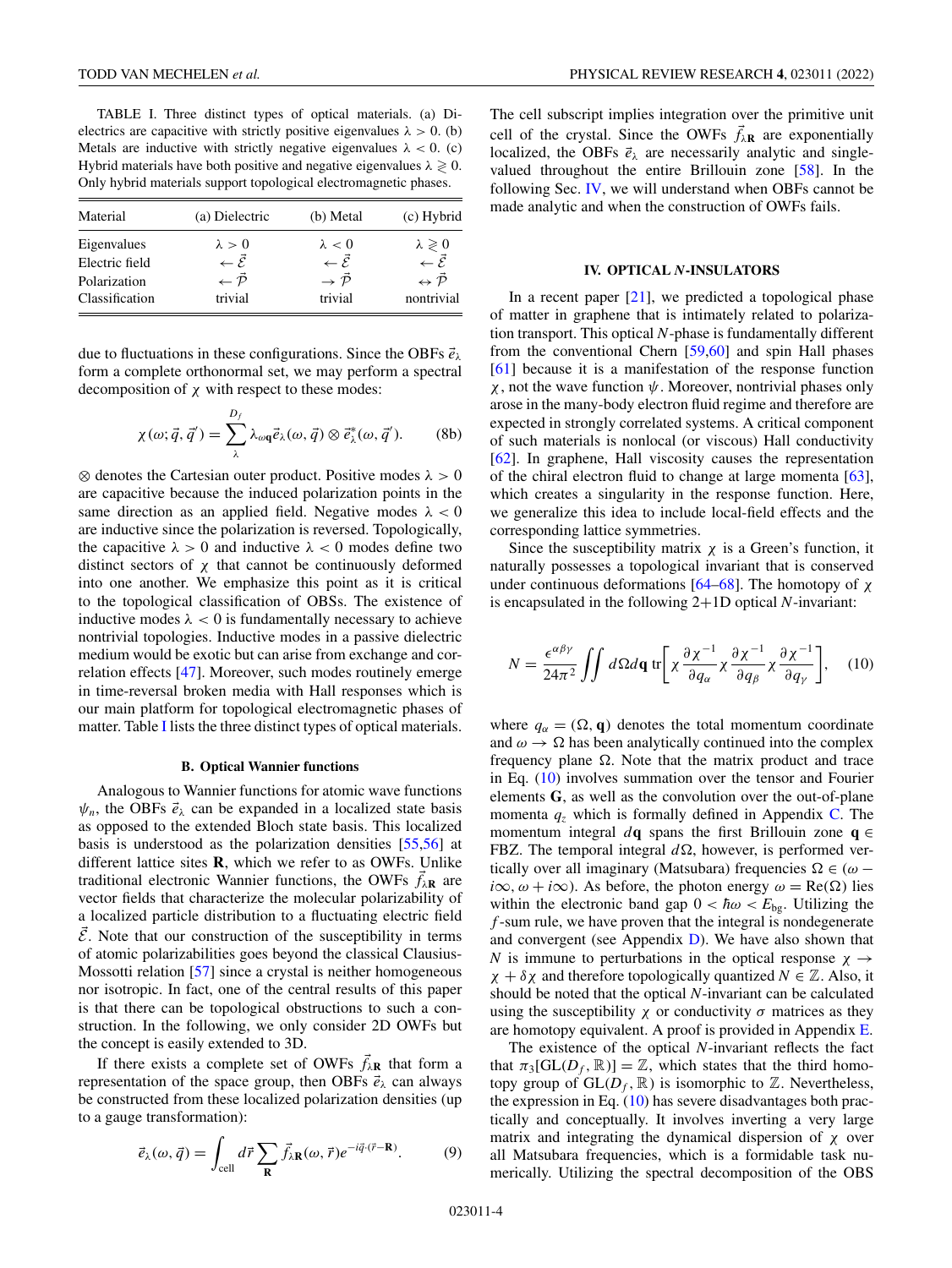<span id="page-4-0"></span>TABLE II. Examples of 2D CONIs for the 17 wallpaper groups. Wallpaper groups  $\hat{G}$  are denoted in Hermann-Mauguin notation [\[69\]](#page-12-0) and designate the spatial symmetry of the crystal. The second row lists the number of integers  $\{N_i^q\}$  that need to be specified to completely characterize the representation (D) of the capacitive  $\lambda > 0$  OBFs  $\vec{e}_{\lambda}$  within the specific wallpaper group. The third row signifies whether an optical *N*-invariant is present and the fourth row is the total number of integers needed to completely classify the topological phase of the OBS.

|                           | p1             | p2                             | pm                               | pg                             | cm                          | p2mm                             | p2mg                             |                | $p2gg$ $c2mm$ $p4$         |                | p4mm                           |                |                | $p4gm$ $p3$ $p3m1$         | p31m           | p6                | p6mm                             |
|---------------------------|----------------|--------------------------------|----------------------------------|--------------------------------|-----------------------------|----------------------------------|----------------------------------|----------------|----------------------------|----------------|--------------------------------|----------------|----------------|----------------------------|----------------|-------------------|----------------------------------|
| $\mathcal{D}$             | $\mathbb Z$    | $\mathbb{Z}^5$ $\mathbb{Z}^3$  |                                  |                                | $\mathbb{Z}$ $\mathbb{Z}^2$ | $\mathbb{Z}^9$                   | $\mathbb{Z}^4$                   | $\mathbb{Z}^3$ | $\mathbb{Z}^6$             | $\mathbb{Z}^8$ | $\mathbb{Z}^9$                 | $\mathbb{Z}^6$ | $\mathbb{Z}^7$ | $\mathbb{Z}^5$             | $\mathbb{Z}^5$ | $\mathbb{Z}^9$    | $\mathbb{Z}^8$                   |
| $\boldsymbol{N}$<br>Total | $\mathbb{Z}^2$ | $\mathbb{Z}$<br>$\mathbb{Z}^6$ | $\overline{0}$<br>$\mathbb{Z}^3$ | $\overline{0}$<br>$\mathbb{Z}$ | $\mathbb{Z}^2$              | $\overline{0}$<br>$\mathbb{Z}^9$ | $\overline{0}$<br>$\mathbb{Z}^4$ | $\mathbb{Z}^3$ | $\theta$<br>$\mathbb{Z}^6$ | $\mathbb{Z}^9$ | $\mathbf{0}$<br>$\mathbb{Z}^9$ | $\mathbb{Z}^6$ | $\mathbb{Z}^8$ | $\theta$<br>$\mathbb{Z}^5$ | $\mathbb{Z}^5$ | $\mathbb{Z}^{10}$ | $\overline{0}$<br>$\mathbb{Z}^8$ |

[Eq. [\(8b\)](#page-3-0)], we prove that the *N*-invariant is equivalently calculated in terms of the geometric phase of the OBFs  $\vec{e}_{\lambda}$ ,

$$
N = \frac{1}{2\pi} \int d\mathbf{q} \,\mathfrak{F},\qquad(11a)
$$

where  $\mathfrak{F} = \sum_{\lambda > 0} \mathfrak{F}_{\lambda}$  is the capacitive Berry curvature,

$$
\mathfrak{F}(\omega, \mathbf{q}) = -i\epsilon^{ij} \sum_{\lambda>0} \sum_{\mathbf{G}} \int \frac{dq_z}{2\pi} \frac{\partial \vec{\epsilon}_{\lambda}^*(\omega, \vec{q})}{\partial q_i} \cdot \frac{\partial \vec{\epsilon}_{\lambda}(\omega, \vec{q})}{\partial q_j}.
$$
\n(11b)

It bears repeating that we may calculate *N* for any value of  $0 < \hbar \omega < E_{\text{bg}}$  in the band gap. The proof is presented in Appendix [F.](#page-10-0) We now have a very intuitive picture; the *N*invariant corresponds to the parallel transport of the internal electric moments around the Brillouin zone. Notice that the summation runs over all capacitive modes  $\lambda > 0$  but the existence of inductive modes  $\lambda < 0$  is paramount. If the response is purely capacitive/inductive then the topology is necessarily trivial because the sum over all OBFs vanishes:  $\sum_{\lambda}^{D_f} \mathfrak{F}_{\lambda} = 0$ .

#### **A. Topological obstructions to molecular polarizabilities**

One of the pioneering results of topological band theory, first revealed in the Chern phase [\[30\]](#page-11-0), is that a nontrivial Chern number implies it is impossible to construct Wannier functions that respect all symmetries of the crystal. In contemporary condensed matter physics, this is often considered the defining feature of a topological band structure [\[32,33\]](#page-11-0). Analogously, the optical *N*-invariant represents a topological obstruction to OWFs and the construction of localized molecular polarizabilities. To demonstrate this explicitly, we assume it is possible to construct localized OWFs that from a representation of the translation group. Substituting the OWF expansion in Eq.  $(9)$  into Eq.  $(11)$  gives

$$
N = -i \sum_{\lambda > 0} \sum_{\mathbf{R}} \epsilon^{ij} R_i R_j \int_{\text{cell}} d\vec{r} |\vec{f}_{\lambda \mathbf{R}}(\omega, \vec{r})|^2 = 0.
$$
 (12)

The *N* invariant is identically zero  $N = 0$ , corresponding to the trivial phase. We arrive at a profound conclusion. If the OWFs  $\vec{f}_{\lambda \mathbf{R}}$  are constructed from OBFs  $\vec{e}_{\lambda}$  with a nontrivial *N*-invariant *N*  $\neq$  0, they cannot fall off faster than  $|\mathbf{r} - \mathbf{R}|^{-2}$ and have long-range extent. This is due to the fact that  $\vec{e}_{\lambda}$ cannot be made an analytic and single-valued function of **q** throughout the entire Brillouin zone. Indeed, the condition that  $\vec{f}_{\lambda \mathbf{R}}$  is exponentially localized requires a vanishing *N*invariant  $N = 0$ . Hence, there is an obstruction to constructing molecular polarizabilities in the atomic limit when  $N \neq 0$ .

### **V. CRYSTALLINE OPTICAL** *N***-INSULATORS**

We now direct our attention to the ever-present crystalline symmetries that refine ONIs further. This application of *K* theory [\[6\]](#page-11-0) predicts additional topological invariants and imposes constraints on the *N* invariant itself. Although we only consider 2D crystalline materials here, the *K*-theory recipe can also be extended to 3D crystals. The importance of *K* theory is expounded in its ability to predict topological phases when standard unitary and antiunitary classifications would predict none. For instance, in space groups with mirror symmetry, the *N* invariant vanishes but the material may still be topological in the sense of lacking an atomic limit. That is, there may still be obstructions to OWFs. Determining when this is the case is delicate and currently a matter of contention. Section  $VC$ discusses the current paradigm in great detail. In this section, we only outline the topological invariants of the OBS that arise from a rigorous *K*-theory classification.

For 2D materials, we examine the general layer space groups that make up all crystals periodic in two dimensions. The layer group is the 3D extension of the wallpaper group, which includes reflections in the third spatial dimension *z*. There are a total of 80 distinct layer groups  $\hat{G}$  and the 17 wallpaper groups constitute a subgroup of these, which we use as instructive examples (Table II). We define an element  $g \in \hat{G}$  of a particular space group as  $g = \{R, \mathbf{a}\}\)$ , where *R* is an orthogonal matrix that describes rotations  $det(R) = 1$  or reflections  $det(R) = -1$  of the axial crystallographic point group. **a** denotes translations in the *x*-*y* plane. If the material belongs to a particular space group, the susceptibility matrix is invariant under all such elements *g*:

$$
\chi(\omega; \vec{q}, \vec{q}') = R^{-1} \chi(\omega; R \cdot \vec{q}, R \cdot \vec{q}') R e^{i(\mathbf{G} - \mathbf{G}') \cdot \mathbf{a}}.
$$
 (13a)

Since  $\chi$  transforms under the little cogroup of **q**, the OBFs  $\vec{e}_{\lambda}$  are naturally classified according to the irreducible representations (irreps) of that group. The action of a space group element on an OBF  $\vec{e}_{\lambda}$  is defined as

$$
R^{-1} \cdot \vec{e}_{\lambda}(\omega, R \cdot \vec{q}) e^{i\mathbf{G} \cdot \mathbf{a}} = \sum_{\lambda'} \mathcal{D}^{\mathbf{q}}_{\lambda \lambda'}(g) \vec{e}_{\lambda'}(\omega, \vec{q}). \tag{13b}
$$

The point group element *R* transforms an OBF with momentum  $\vec{q}$  to another field with momentum  $R \cdot \vec{q}$  and the same eigenvalue  $\lambda_{\omega q} = \lambda_{\omega R \cdot q}$ , while **a** translates the mode. The matrix  $\mathcal{D}_{\lambda\lambda}^{\mathbf{q}}(g)$  is a representation of the space group element  $g = \{R, a\}$  at the in-plane momentum **q**. Space groups where  $\mathbf{a} = \mathbf{R}$  is a pure lattice translation are called symmorphic and we need only consider ordinary representations of the point groups in these scenarios. On the other hand, nonsymmorphic space groups (*pg*, *p*2*mg*, *p*2*gg*, and *p*4*gm*,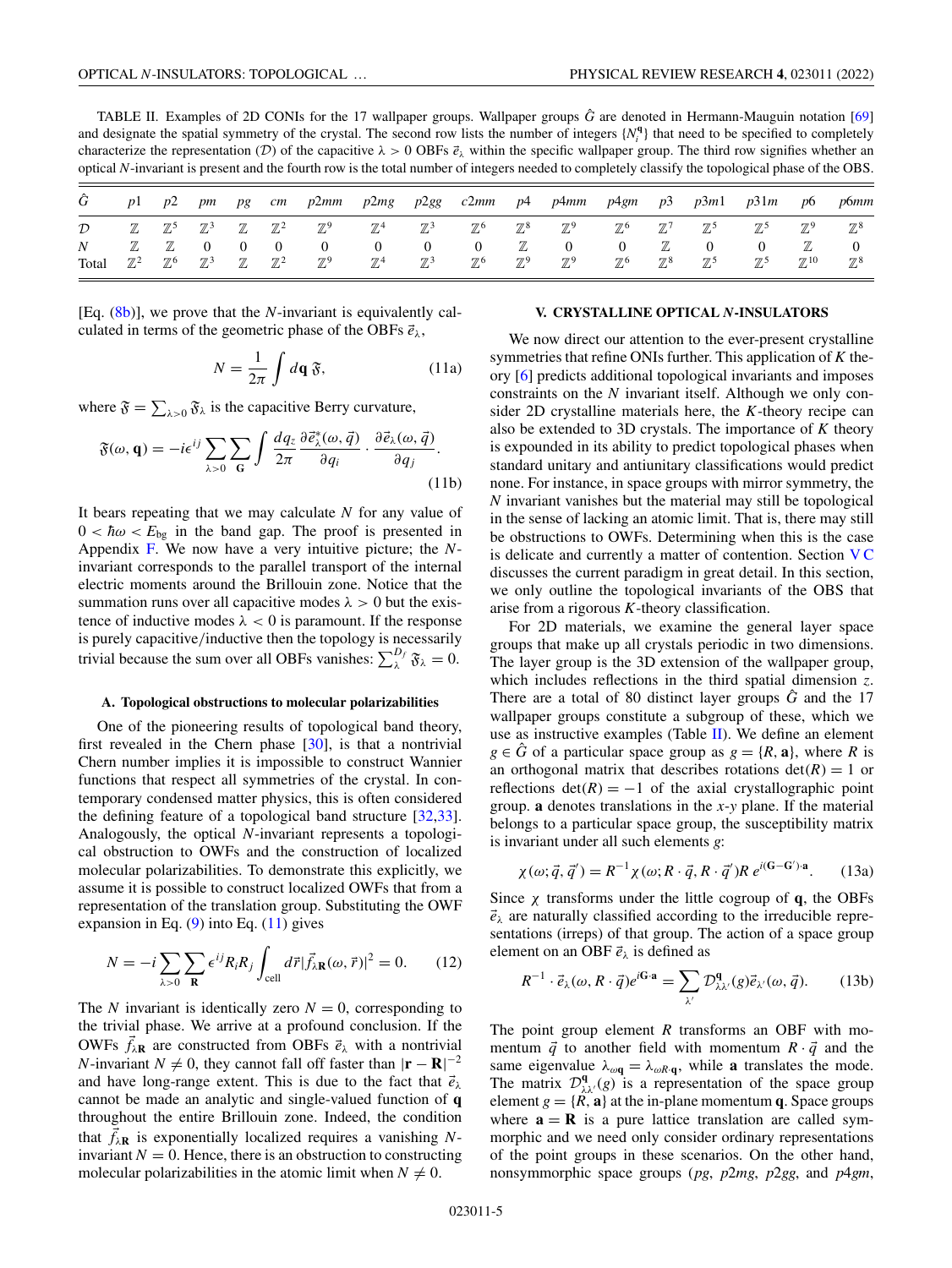

FIG. 2. Brillouin zone of space group *p*2*mm*. The fundamental domain  $\Lambda$  is indicated by the cyan region. All other momenta are related to  $\Lambda$  by transformations in the dihedral point group  $D_2$ . This space group has four HSPs at  $\Gamma$ , *X*, *Y*, and *M*, connected by four HSLs  $l_{x,y}^{(1,2)}$ , which spans a rectangle.

for example) contain glide planes where **a** is a fraction of a lattice translation. In this case, projective representations need to be considered since translations cannot be separated from point group operations. These require special attention as there is an additional phase factor. The detailed procedure for nonsymmorphic space groups is outlined in Appendix [A](#page-7-0) of Ref. [\[6\]](#page-11-0).

### **A. High-symmetry points**

At generic points in the fundamental domain (aka the irreducible Brillouin zone),  $D$  is usually just a phase factor—a one-dimensional representation. However, at certain highsymmetry points (HSPs) or high-symmetry lines (HSLs), the space group may permit higher dimensional representations (two, three, etc.). At a HSP, the momentum is invariant under a rotation or reflection  $R \cdot \vec{q} = \vec{q}$ . This means  $R \cdot \vec{q}$  and *q* differ at most by a reciprocal lattice vector **G**. All OBFs  $\vec{e}_{\lambda}$  connected through matrix  $\mathcal{D}$  are necessarily degenerate at **q**, where the degeneracy equals the dimension of the irrep  $dim(\mathcal{D})$  [\[70\]](#page-12-0). The different possible irreps depends on the little cogroup  $G<sup>q</sup>$  at momentum **q**, which is the subgroup of all symmetry operations that keep a particular HSP or HSL fixed. In the absence of time-reversal symmetry, there are no additional constraints on the representations that may cause extra Kramers degeneracies. The representations can be real or complex and depend only the space group.

Besides the optical *N*-invariant, the remaining topological invariants correspond to a set of integers  $\{N_i^q\} \in \mathbb{Z}$  that are related to the representations of the space group.

In the spectral gap  $0 < \hbar \omega < E_{bg}$ , each integer  $N_i^q$  labels the number of capacitive  $\lambda > 0$  OBFs  $\vec{e}_{\lambda}$  transforming under the *i*th irrep at the HSP **q**.

The total amount of integers will differ depending on the space group as the number of irreps and HSPs is a property of the group itself. Furthermore, not all integers are independent as the representations must satisfy compatibility (gluing) conditions as proposed in Ref. [\[6\]](#page-11-0). Since one can traverse the

TABLE III. The little cogroups  $G<sup>q</sup>$  within space group  $p2mm$ . These subgroups contain all symmetry operations that keep the momentum of a particular HSP or HSL fixed. The fundamental domain  $\Lambda$  consists of the rectangular momentum space  $0 \le q_{x,y} \le \pi$  and its interior is denoted int( $\Lambda$ ).

| High-symmetry point                                              | q            | Little cogroup $Gq$              |
|------------------------------------------------------------------|--------------|----------------------------------|
| Г                                                                | (0,0)        | $D_2$                            |
| M                                                                | $(\pi,\pi)$  | $D_2$                            |
| X                                                                | $(\pi,0)$    | D <sub>2</sub>                   |
| Y                                                                | $(0,\pi)$    | D <sub>2</sub>                   |
|                                                                  | $(q_x, 0)$   | $\mathbb{Z}_2 = \{1, t_{\nu}\}\$ |
|                                                                  | $(0, q_y)$   | $\mathbb{Z}_2 = \{1, t_x\}$      |
|                                                                  | $(q_x, \pi)$ | $\mathbb{Z}_2 = \{1, t_{y}\}\$   |
| $l_{x}^{(1)}$<br>$l_{y}^{(1)}$<br>$l_{x}^{(2)}$<br>$l_{y}^{(2)}$ | $(\pi, q_x)$ | $\mathbb{Z}_2 = \{1, t_x\}$      |
| $int(\Lambda)$                                                   | $(q_x, q_y)$ | $\{1\}$                          |

Brillouin zone numerous ways, connecting HSPs along different HSLs, the eigenvalues associated with these operations must be mutually compatible. Thus, the gluing conditions relate the representations at different HSPs. Knowing the number of OBFs  $\vec{e}_{\lambda}$  transforming under the irreps at a limited number of HSPs is sufficient to determine all representations. We reiterate that the set of integers  $\{N_i^q\}$  can be calculated for any  $0 < \hbar \omega < E_{\text{bg}}$  within the electronic band gap. Table [II](#page-4-0) lists the total set of invariants needed to completely specify the optical crystalline phase in all 17 wallpaper groups.

#### **B. An example:** *p***2***mm*

We address space group *p*2*mm* as a simple but guiding example [Fig. 2]. A similar pedagogical demonstration is presented for *p*4*mm* in Ref. [\[6\]](#page-11-0). Space group *p*2*mm* has two perpendicular planes of reflection symmetry corresponding to the dihedral point group  $D_2 = \mathbb{Z}_2 \times \mathbb{Z}_2$ . The operation of reflections  $t_x$  and  $t_y$  in either plane takes the Bloch momentum **q** to

$$
t_x \cdot (q_x, q_y) = (-q_x, q_y), \quad t_y \cdot (q_x, q_y) = (q_x, -q_y). \tag{14}
$$

Inversion is thus the combined operation  $t_x t_y$  which gives all the operations of the space group. *p*2*mm* is particularly straightforward as  $D_2$  is an Abelian group and therefore only has one-dimensional representations. *p*2*mm* has four HSPs and a rectangular fundamental domain  $\Lambda$  that is spanned by  $\Gamma$ , *X*, *Y* and *M*. All HSPs feature the full  $D_2$  symmetry which has four irreps (Table III). The character tables of the HSPs and HSLs are displayed in Tables [IV](#page-6-0) and [V,](#page-6-0) respectively. Note the optical *N*-invariant vanishes as the capacitive Berry curvature  $\mathfrak F$  is odd under mirror symmetry. The OBS topology is governed entirely by the irreps of the capacitive modes at HSPs. To count the phases, we need to enumerate the number of unique OBF representations as not all are independent.

We start with a set of  $4 \times 4 = 16$  integers  $\{N_i^{\mathbf{q}}\}$  that label the number of irreps of the capacitive modes  $\lambda > 0$  at the four HSPs. The compatibility relations determine the constraints on  $N_i^q$  as the fields must retain their eigenvalues along the HSLs  $l_{x,y}^{(1,2)}$ . For instance, the number of even  $N_{+}^{l_{x}^{(1)}}$  and odd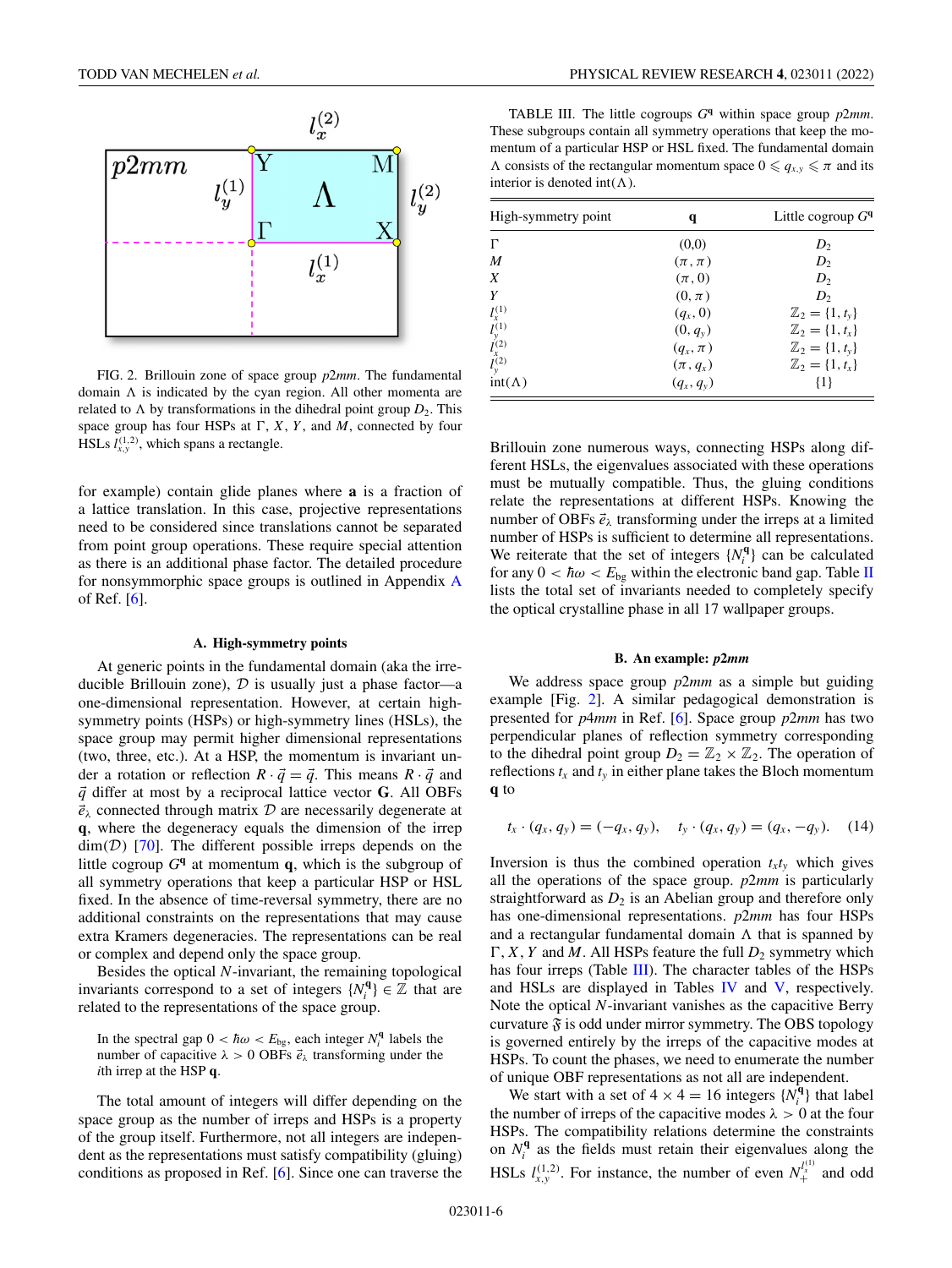<span id="page-6-0"></span>TABLE IV. Character table of the dihedral point group  $D_2$  for HSP  $\Gamma$ . The irreps are denoted by  $\mathcal{D}_i$  and the columns are labeled by the conjugacy classes. All HSPs  $\Gamma$ ,  $X$ ,  $Y$ , and  $M$  have little co-groups  $D_2 = \mathbb{Z}_2 \times \mathbb{Z}_2$ .

| $D_2$           | $\{1\}$ | $\{t_x t_y\}$ | $\{t_x\}$ | $\{t_y\}$ |
|-----------------|---------|---------------|-----------|-----------|
| $\mathcal{D}_0$ |         |               |           |           |
| $\mathcal{D}_1$ |         |               | $-1$      | -1        |
| $\mathcal{D}_2$ |         | $-1$          |           | $-1$      |
| $\mathcal{D}_3$ |         | $-1$          | $-1$      |           |

 $N_{\perp}^{l_{\lambda}^{(1)}}$  modes along  $l_{x}^{(1)}$  must equal the number of even and odd  $t<sub>v</sub>$  modes at  $\Gamma$ :

$$
N_0^{\Gamma} + N_3^{\Gamma} = N_+^{I_x^{(1)}}, \quad N_1^{\Gamma} + N_2^{\Gamma} = N_-^{I_x^{(1)}}.
$$
 (15a)

Similarly,  $N_{+}^{l_x^{(1)}}$  and  $N_{-}^{l_x^{(1)}}$  must equal the number of even and odd capacitive modes at *X*. Hence, we obtain a set of compatibility conditions that relates the even and odd modes at  $\Gamma$ and *X*:

$$
N_0^{\Gamma} + N_3^{\Gamma} = N_0^X + N_3^X, \quad N_1^{\Gamma} + N_2^{\Gamma} = N_1^X + N_2^X. \quad (15b)
$$

Following a similar procedure for the remaining HSPs, we obtain six more relations:

$$
N_0^X + N_2^X = N_0^M + N_2^M, \quad N_1^X + N_3^X = N_1^M + N_3^M, \quad (15c)
$$

$$
N_0^M + N_3^M = N_0^Y + N_3^Y, \quad N_1^M + N_2^M = N_1^Y + N_2^Y, \quad (15d)
$$

$$
N_0^Y + N_2^Y = N_0^{\Gamma} + N_2^{\Gamma}, \quad N_1^Y + N_3^Y = N_1^{\Gamma} + N_3^{\Gamma}. \tag{15e}
$$

There are eight relations but only seven are independent, which denotes a rank of 7. The total number of integers needed to completely specify the representations of the capacitive OBFs is therefore  $16 - 7 = 9$ . We conclude that the optical crystalline phase of *p*2*mm*, is classified by the elements of  $\mathbb{Z}^9$ . Again, due to mirror symmetry in space group  $p2mm$ , an *N* invariant is absent:  $N = 0$ .

### **C. General perspective of topological band structures**

We can relate our CONIs to recent progress in classifying band structures through topological obstructions of an atomic limit [\[32,33\]](#page-11-0). The gluing conditions as proposed in Ref. [\[6\]](#page-11-0) distinguish topological invariants of a band structure subjected to the symmetry constraints and in that sense determine all

TABLE V. Character table of  $\mathbb{Z}_2$  for the HSLs  $l_{xx}^{(1,2)}$ . Irreps are denoted by  $\pm$ , which corresponds to even or odd under reflection symmetry.

| $\mathbb{Z}_2$                                                                                 | ${1}$ | $\{t_{y}\}$ |
|------------------------------------------------------------------------------------------------|-------|-------------|
| $\frac{1}{l_{x,+}^{(1,2)}}$<br>$l_{x,-}^{(1,2)}$                                               |       |             |
|                                                                                                | 1     | $-1$        |
|                                                                                                | ${1}$ | $\{t_x\}$   |
|                                                                                                |       |             |
| $\begin{array}{l} {\mathbb{Z}}_2 \\ \overline{l^{(1,2)}_{y,+}} \\ l^{(1,2)}_{y,-} \end{array}$ |       | $-1$        |

different possible configurations in momentum space that cannot be adiabatically deformed into another. This description, coinciding with *K* theory, can be refined to determine which of these classes do not have an atomic limit, meaning that they do not have a localized Wannier description that maintains all symmetries and are topological from this point of view. With respect to CONIs, a topological OBS implies localized OWFs cannot be constructed. In particular, one can formulate symmetry indicators [\[32\]](#page-11-0). That is, the integers, such as the nine in the *p*2*mm* case, define a vector space once negative entries are formally allowed, whose dimension  $d_{BS}$  is given by the number of independent relations.

Heuristically, adding a band to an irrep as outlined above corresponds to moving by one unit along that vector. On the other hand, one can determine a similar basis for all atomic insulators (AIs) in real space. Considering a specific space group, taking into account all possible positions of the orbitals, or, formally, Wyckoff positions, results in a similar description in terms of independent integers. These integers count how many representations are occupied which subsequently associates with a vector space, having dimension  $d_{\rm AI}$ . Upon Fourier transforming, the two cases can be compared and indicators determining the absence of an atomic limit are then obtained by considering the quotient of these vector spaces. Surprisingly,  $d_{AI}$  is found to match  $d_{BS}$  [\[32\]](#page-11-0). Nontrivial band structures are those that cannot be written as an integer linear combination in the AI basis. On the other hand, if there exists a combination with rational coefficients that still sums up to vector in the band structure space, one concludes this is nontrivial. For example, in spinless systems with space group 106, one of the irreps always comes in an even number in AI space. One can take a rational coefficient for this vector of 1/2, which still amounts to a vector in band structure space. This configuration has no atomic limit and is topological in this sense.

A related point of view is that of topological quantum chemistry [\[33\]](#page-11-0). Here as well, the different band structures arising from the gluing conditions in momentum space [\[6\]](#page-11-0) are compared to AI limits in real space to isolate topological ones. In this case, one departs from the language of band representations [\[71\]](#page-12-0). Roughly speaking, a band representation consists of all sets of energy bands related to localized orbitals respecting all symmetries. One can then define so-called elementary band representations (EBRs) that are the smallest sets of bands derived from local atomiclike Wannier functions, serving as building blocks for this space. Contrasting the atomic case after a Fourier transform, it is then found that topological band structures, having no atomic limit, correspond to EBRs that are split in a valence and conduction band. The idea here is that then, by definition, both cannot form a band representation as one started from an EBR. It turns out, however, that with this methodology some nontrivial instances are fragile, namely, it was uncovered that some bands might split into a fragile topological and a trivial one [\[72\]](#page-12-0). The fragile band arises by definition as the difference between two Wannier representable bands, i.e., bands that have an atomic limit. Such topologies can therefore be trivialized upon the addition of extra bands and thus do not have stable invariants as captured by *K* theory. The physical consequences of such represented fragile topological phases [\[73,74\]](#page-12-0), including the discovery of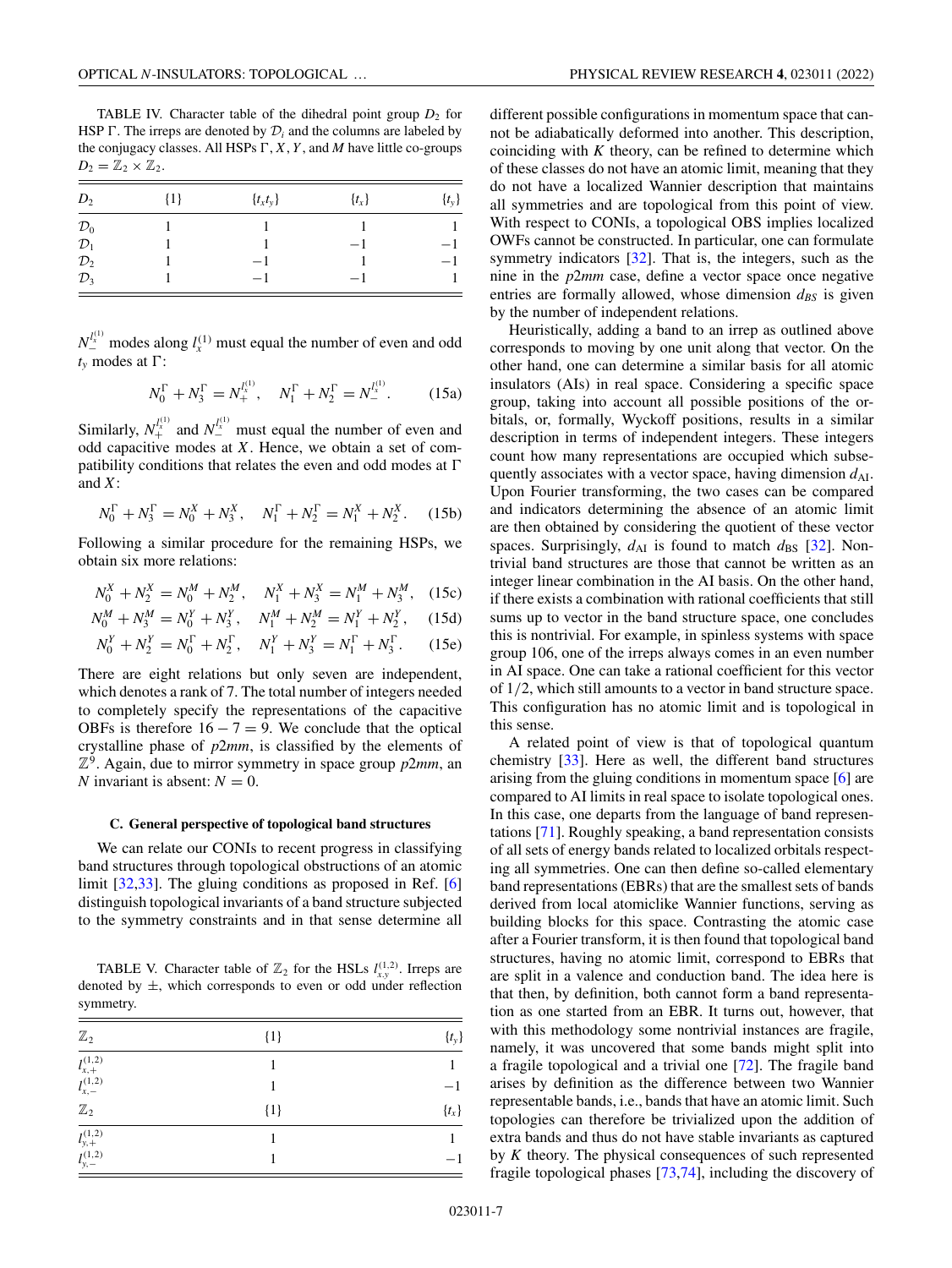<span id="page-7-0"></span>new types that cannot be diagnosed by irreducible representation content, are still the subject of active and intense research. However, the Wilson loop spectrum [\[75\]](#page-12-0) will show winding [\[76\]](#page-13-0), which provides a direct diagnosis route.

#### **VI. CONCLUSIONS**

We have introduced a class of 2D topological matter, ONIs. The optical *N*-invariant counts the number of singularities in the electromagnetic linear response theory and is intimately connected to polarization transport. We have deciphered the *N* invariant by analyzing the OBS of the crystal which are the eigenvectors of the atomistic susceptibility tensor. We have shown that these OBFs have obstructed Wannier representations in a nontrivial phase  $N \neq 0$ , thus the molecular polarizabilities lack an atomic limit. These intriguing optical *N*-phases were refined with *K* theory to account for the underlying crystalline symmetries, providing a complete classification of the topological electromagnetic phase of matter.

#### **ACKNOWLEDGMENTS**

R.-J.S. acknowledges funding via the Marie Skłodowska-Curie program (EC Grant No. 842901) and the Winton program as well as Trinity College at the University of Cambridge. T.V.M., S.B. and Z.J. acknowledge support from the Defense Advanced Research Projects Agency (DARPA) Nascent Light-Matter Interactions (NLM) Program Grant No. HR001118S0014 and the National Science Foundation (NSF) EFRI NewLAW (Grant No. 1641101).

## **APPENDIX A: PROPERTIES OF THE RESPONSE FUNCTION**

Our goal is to completely classify the optical phase of any 2D material with a full spectral gap  $E_{bg} \neq 0$  and broken time-reversal symmetry. We first review some fundamental properties of optical materials that will be essential to the definition of optical invariants. The bulk material is assumed insulating and energetically stable, meaning a linear response theory is well-defined. Gapless materials  $E_{bg} = 0$  like metals and semimetals are considered intermediate phases which do not possess a stable topological classification in this sense. It is assumed that either a biasing magnetic field  $\vec{B} \neq \vec{0}$  is present to break time-reversal symmetry or there is some form of magnetic ordering.

As long as the fluctuations in the electric field are relatively weak, nonlinear effects are negligible. We also ignore magnetism  $\overline{\mathcal{M}} = \overline{0}$  which is usually insignificant in optical materials. Hence, the polarization density  $\vec{P}$  is related to the electric field  $\vec{\mathcal{E}}$  via the susceptibility tensor  $\chi$  in Eq. [\(1\)](#page-1-0), which defines the linear response theory. We have intrinsically assumed translational symmetry in time, which means the photon energy  $ω$  is conserved. The susceptibility tensor  $χ$ is the fundamental electromagnetic quantity and completely characterizes the optical properties of the material at linear order. Note that we consider all components of the susceptibility tensor; the longitudinal, transverse, and gyrotropic (Hall) responses. These components are often associated with the density-density, current-current, and density-current correlations, respectively. In most cases, it is the coupling between the longitudinal and transverse fluctuations that is responsible for nontrivial topologies in electromagnetism [\[21\]](#page-11-0).

Importantly, since electromagnetism is a real-valued field theory, the response function must satisfy the reality condition. This implies

$$
\chi(\omega; \vec{r}, \vec{r}') = \chi^*(-\omega; \vec{r}, \vec{r}'), \tag{A1}
$$

which is true for both dissipative and nondissipative systems. The response function is also causal and therefore satisfies the Kramers-Kronig (KK) relations:

$$
\oint_{\Im(\Omega)\geq 0} d\Omega \frac{\chi(\Omega; \vec{r}, \vec{r}')}{\Omega - \omega} = 0.
$$
\n(A2)

 $\Omega$  is a complex frequency used when we analytically continue χ into the complex plane. Equation (A2) indicates χ is analytic in the upper half-plane and is a necessary criterion for stability of the system. The KK relations correlate Hermitian and anti-Hermitian components of the susceptibility tensor, as they cannot be completely independent. If the system is dissipationless, the response function is Hermitian and continuous (nonsingular) within the spectral gap  $0 < \hbar \omega < E_{\text{bg}}$ :

$$
\chi(\omega; \vec{r}, \vec{r}') = \chi^{\dagger}(\omega, \vec{r}', \vec{r}). \tag{A3}
$$

This means the photon does not have sufficient energy to induce a transition and the medium is transparent in this region. We refer to this as the quantum limit or zero temperature limit  $T \rightarrow 0$ , since spectral lines are pointlike. The internal energy  $U > 0$  of the material is positive definite,

$$
U(\omega) = \frac{1}{2} \text{Re} \iint d\vec{r} d\vec{r}' \vec{\mathcal{E}}^*(\omega, \vec{r}) \cdot \vec{\chi}(\omega; \vec{r}, \vec{r}') \cdot \vec{\mathcal{E}}(\omega, \vec{r}'),
$$
\n(A4)

which requires that  $\bar{x} > 0$  is positive definite and defines the inner-product space,

$$
\bar{\chi}(\omega; \vec{r}, \vec{r}') = \frac{\partial}{\partial \omega} [\omega \chi(\omega; \vec{r}, \vec{r}')] .
$$
 (A5)

When the excitation energy is above the band gap  $E_{bg} < \hbar \omega$ , the material can absorb the photon, leading to dissipation. The energy dissipation rate  $Q \ge 0$  must be positive semidefinite for every  $\omega$  to guarantee causality (absorption):

$$
Q(\omega) = \omega \text{Im} \int \int d\vec{r} d\vec{r}' \vec{\mathcal{E}}^*(\omega, \vec{r}) \cdot \chi(\omega; \vec{r}, \vec{r}') \cdot \vec{\mathcal{E}}(\omega, \vec{r}').
$$
\n(A6)

Note we only consider passive media so there are no gain mechanisms present.

## **APPENDIX B: LINEAR RESPONSE THEORY (REAL SPACE)**

Here we outline the most important steps needed to extract the atomistic susceptibility tensor  $\chi$  from the many-body Schrödinger equation. This method is considered *ab initio* since the only parameters that enter the theory are physical constants. More thorough derivations and computational techniques can be found in quantum transport textbooks [\[39](#page-12-0)[,77\]](#page-13-0).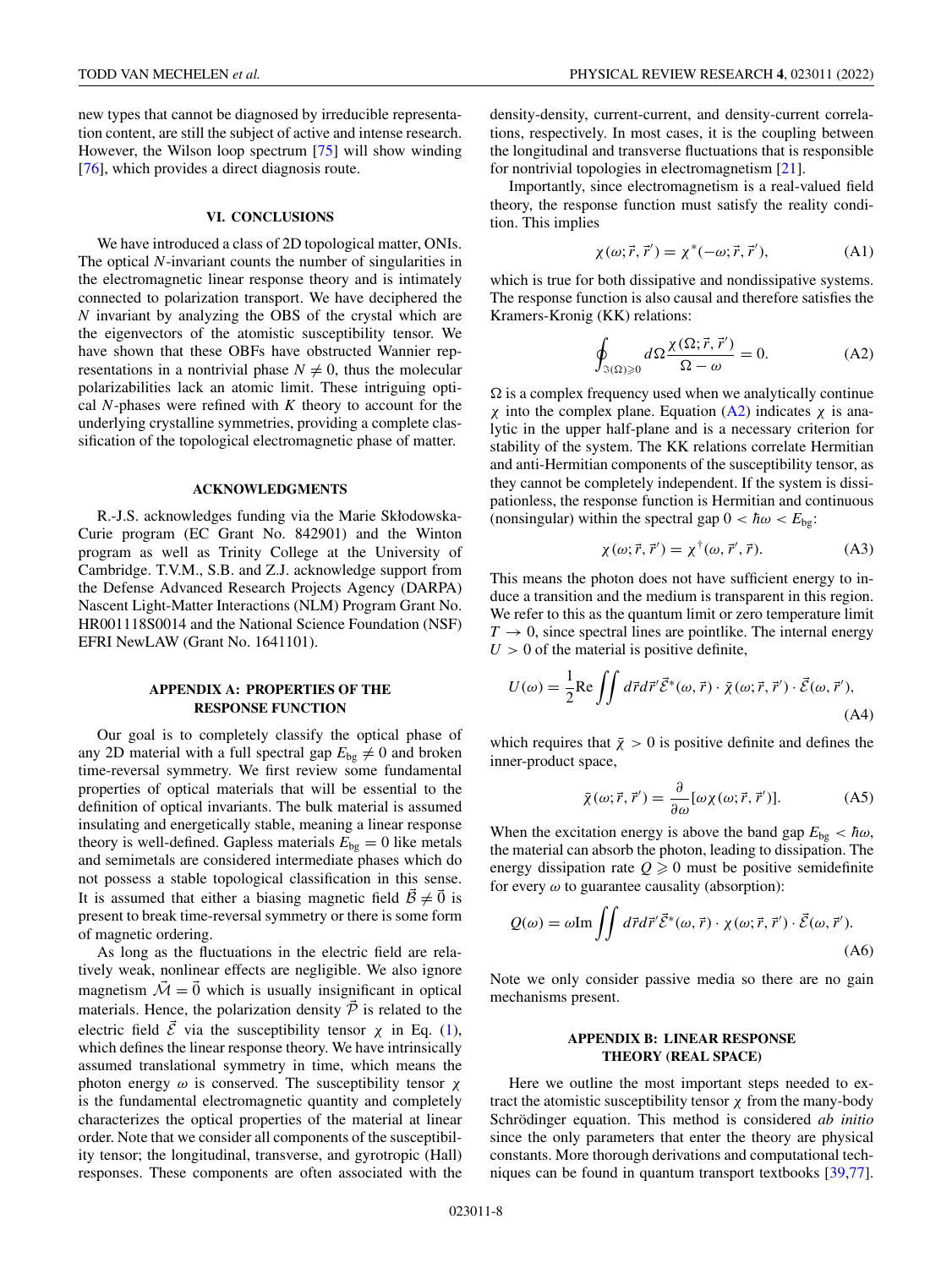<span id="page-8-0"></span>We implement minimal coupling  $-i\hbar\partial_\mu \rightarrow -i\hbar\partial_\mu - eA_\mu/c$ which gauges the Schrödinger equation:

$$
H_0 \to H_0 + H_I. \tag{B1}
$$

 $H_0$  is the unperturbed crystal Hamiltonian and  $H_1$  is the interaction Hamiltonian that accounts for spatiotemporal fluctuations in the electromagnetic field. The crystal Hamiltonian *H*<sup>0</sup> is assumed to possess a complete set of Bloch states,

$$
H_0|\psi_{n\mathbf{k}}\rangle = E_{n\mathbf{k}}|\psi_{n\mathbf{k}}\rangle,\tag{B2}
$$

where **k** is the crystal momentum that corresponds to the center of mass motion [\[78\]](#page-13-0). These satisfy the Bloch condition  $\hat{r}_R|\psi_{nR}\rangle = e^{i\mathbf{k} \cdot \mathbf{R}}|\psi_{nR}\rangle$ , where  $\hat{r}_R$  is the translation operator that shifts all particles by a lattice vector  $\vec{r}_{\alpha} \rightarrow \vec{r}_{\alpha} + \mathbf{R}$ . The Bloch states also have the property that  $|\psi_{n\mathbf{k}}\rangle=|\psi_{n\mathbf{k}+\mathbf{G}}\rangle$ , where  $\mathbf{G} \cdot \mathbf{R} \in 2\pi \mathbb{Z}$  is an arbitrary reciprocal vector. Note that *n* includes both the band and spin indices—it is a general label for the quasiparticle excitations of the many-body system. Since our main focus is 2D materials, we assume **R** and **k** represent in-plane spatial and momentum coordinates, respectively. We maintain the convention that 2D vectors are described in bold face while 3D vectors use vector arrows.

In the Weyl gauge  $\phi = 0$ , also known as the Hamiltonian or temporal gauge, the interaction Hamiltonian  $H_I$  is expressed unambiguously as

$$
H_{I} = -\frac{1}{c} \int d\vec{r} \,\hat{\vec{J}}(\vec{r}) \cdot \vec{\mathcal{A}}(t, \vec{r}) + \sum_{\alpha} \frac{e_{\alpha}^{2}}{2m_{\alpha}c^{2}} \mathcal{A}^{2}(t, \vec{r}_{\alpha}). \tag{B3}
$$

 $e_{\alpha}$  and  $m_{\alpha}$  are the charge and mass of the  $\alpha$  particle, respectively, while  $\vec{\mathcal{E}} = -\partial_t \vec{\mathcal{A}}/c$  is the vector potential in the Weyl gauge. The current density operator  $\hat{\vec{J}}$  is defined through the velocity operators  $\vec{v}_{\alpha}$  as

$$
\hat{\vec{J}}(\vec{r}) = \sum_{\alpha} \frac{e_{\alpha}}{2} [\delta(\vec{r} - \vec{r}_{\alpha}) \vec{v}_{\alpha} + \vec{v}_{\alpha} \delta(\vec{r} - \vec{r}_{\alpha})].
$$
 (B4)

Note that the velocity operators  $\vec{v}_{\alpha} = i[H_0, \vec{r}_{\alpha}]/\hbar$  may not commute due to the presence of a biasing magnetic field  $\vec{B}$ . Fluctuations in the electric field lead to fluctuations in the internal energy. The induced current density  $\mathcal{\vec{J}}_{ind}$  quantifies the response due to these fluctuations:

$$
\vec{\mathcal{J}}_{\text{ind}}(t, \vec{r}) = -c \, \text{tr} \left\{ \varrho(t) \frac{\delta H_I}{\delta \vec{\mathcal{A}}(t, \vec{r})} \right\}.
$$
 (B5)

 $\varrho(t) = \varrho_0 + \delta \varrho(t)$  is the density operator and tr denotes the trace over the electronic Hilbert space. Here,  $\varrho_0 = |\psi_0\rangle \langle \psi_0|$  is the ground state density operator at zero temperature  $T = 0$ and  $\delta \varrho$  is the density fluctuation. Note that the many-body ground state is invariant under all symmetry transformations of the crystal  $\hat{t}_R |\psi_0\rangle = |\psi_0\rangle$  and therefore possesses no net momentum.

It is now a fairly straightforward application of first-order perturbation theory so we will skip directly to the main result. Due to translational symmetry in time, it is convenient to utilize the frequency  $\omega$  space. Noting the relationship between the induced current and polarization density  $\vec{\mathcal{J}}_{ind} = \partial_t \vec{\mathcal{P}}$ , we obtain the atomistic susceptibility tensor,

$$
\chi(\omega;\vec{r},\vec{r}') = -\frac{1}{\omega^2} [\zeta_0(\vec{r})\delta(\vec{r}-\vec{r}')] \mathbb{1} + \Sigma(\omega;\vec{r},\vec{r}')] . \quad (B6)
$$

1 is the  $3 \times 3$  identity in this case.  $\zeta_0$  is the instantaneous diamagnetic response, and  $\Sigma$  is the current-current correlation function (paramagnetic response). It is important to emphasize that only the combined diamagnetic and paramagnetic response is gauge invariant. The final step is to evaluate the trace over the electronic Hilbert space. Inserting an identity  $1 = \sum_{n\mathbf{k}} |\psi_{n\mathbf{k}}\rangle\langle\psi_{n\mathbf{k}}|$  and using the definition of the ground-state density operator  $\varrho_0 = |\psi_0\rangle \langle \psi_0|$ , we obtain the diamagnetic function,

$$
\zeta_0(\vec{r}) = \sum_{\alpha} \frac{e_{\alpha}^2}{m_{\alpha}} \langle \psi_0 | \delta(\vec{r} - \vec{r}_{\alpha}) | \psi_0 \rangle, \tag{B7a}
$$

and the current-current correlation function,

$$
\Sigma(\omega; \vec{r}, \vec{r}') = \frac{1}{\hbar} \sum_{n \neq 0, \mathbf{k}} \text{sgn}(\omega_{n\mathbf{k}}) \vec{J}_{n\mathbf{k}}^*(\vec{r}) \otimes \vec{J}_{n\mathbf{k}}(\vec{r}')
$$

$$
\times \left[ \frac{1}{\omega - \omega_{n\mathbf{k}}} - i\pi \delta(\omega - \omega_{n\mathbf{k}}) \right]. \tag{B7b}
$$

⊗ denotes the Cartesian outer product. In the last line, we have included the negative frequency spectrum in the definition of the sum, such that *n* runs over both positive  $\omega_n$  and negative (complex conjugate) oscillations  $\omega_{-n} = -\omega_n$ . This is necessary to preserve the reality of the response function [Eq. [\(A1\)](#page-7-0)]. Here,  $\vec{J}_{nk}(\vec{r}) = \langle \psi_{nk} | \hat{\vec{J}}(\vec{r}) | \psi_0 \rangle$  is a current density matrix element and  $\hbar \omega_{n\mathbf{k}} = E_{n\mathbf{k}} - E_0$  is the transition energy from the ground state  $n = 0$  to an excited state  $n > 0$ . The band gap corresponds to the minimum energy  $E_{bg} = min(\hbar \omega_{1k})$ between the ground state and the first excited state, which is nonzero in an insulator. Whether the band gap is direct or indirect is not particularly important topologically, only that the spectrum is gapped for all momenta.

It is easy to check that the quantum susceptibility tensor χ satisfies all the requirements of the linear response theory. The internal energy is positive definite  $U > 0$ , as well as the dissipation rate  $Q \ge 0$ . We obtain the zero temperature  $T = 0$ fluctuation-dissipation theorem:

$$
Q(\omega) = \frac{\pi}{\hbar} \sum_{n \neq 0, \mathbf{k}} \left| \int d\vec{r} \, \vec{J}_{n\mathbf{k}}(\vec{r}) \cdot \vec{\mathcal{E}}(\omega_{n\mathbf{k}}, \vec{r}) \right|^2 \frac{\delta(\omega - \omega_{n\mathbf{k}})}{|\omega_{n\mathbf{k}}|}.
$$
\n(B8)

We now have a very intuitive physical picture. When  $E_{bg}$  <  $\hbar\omega$  is above the band gap, fluctuations in the electromagnetic field  $\vec{\mathcal{E}}$  lead to dissipation  $\mathcal{Q} \neq 0$  because the photon has enough energy to be absorbed and produce an electron-hole pair. However, when  $0 < \hbar \omega < E_{bg}$  lies within the band gap, the system is dissipationless  $Q = 0$ . In this regime, the photon can only polarize the material. As a consequence, the response function is Hermitian and continuous, with continuous inverse. We focus on this transparent region as it is critical for optics and the topological classification.

## **APPENDIX C: LINEAR RESPONSE THEORY (MOMENTUM SPACE)**

From Eq. [\(6\)](#page-2-0), the excitation and source wave vectors are defined by  $\vec{q} = (\mathbf{q} + \mathbf{G}, q_z)$  and  $\vec{q}' = (\mathbf{q} + \mathbf{G}', q'_z)$ , which conserve momentum in the plane, up to a reciprocal lattice vector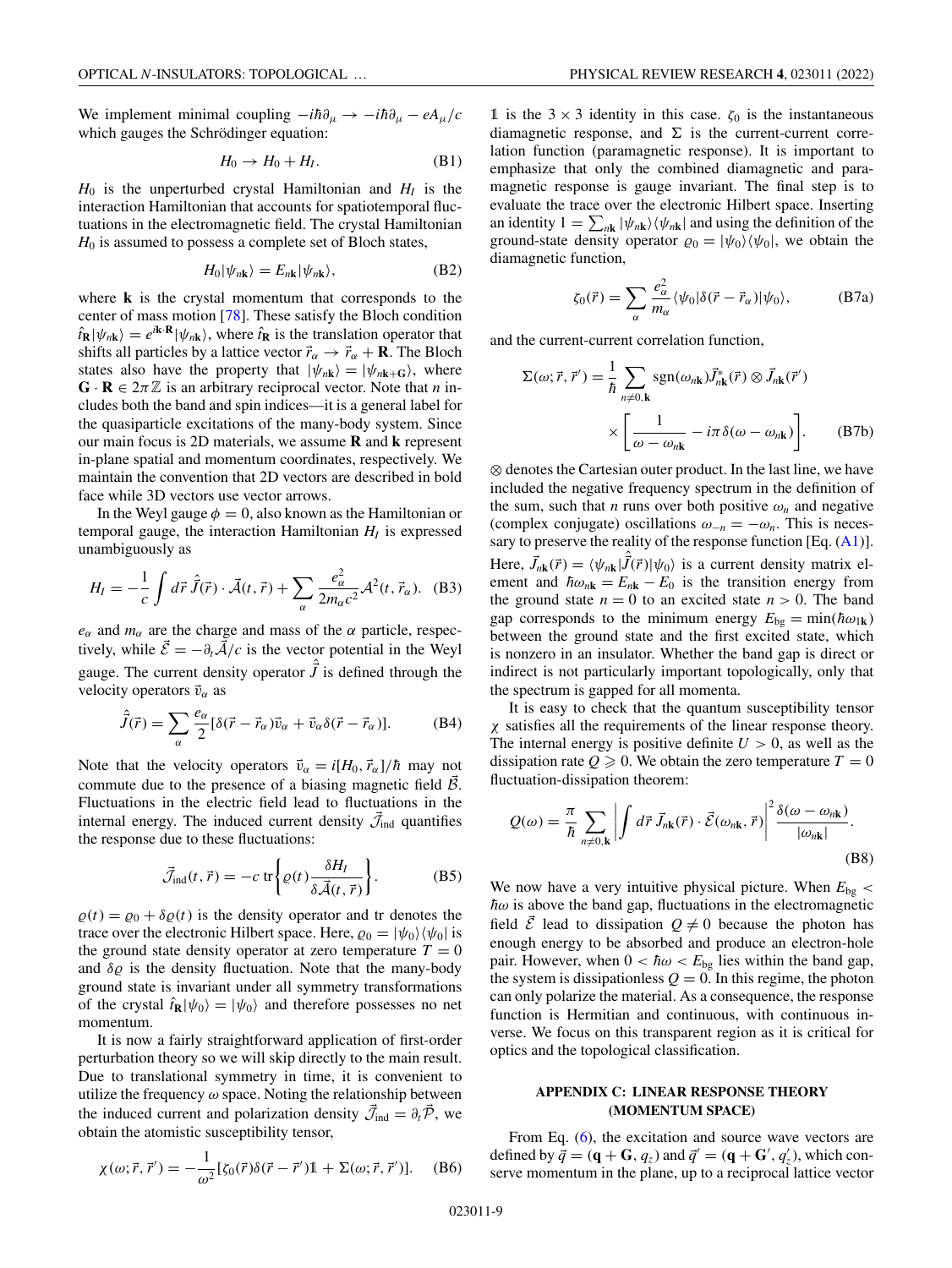<span id="page-9-0"></span>**G**. In the reciprocal momentum space, the diamagnetic matrix is expressed compactly as

$$
\zeta_0(\vec{q}, \vec{q}') = \sum_{\alpha} \frac{e_{\alpha}^2}{V_c m_{\alpha}} \langle \psi_0 | e^{-i(\vec{q} - \vec{q}') \cdot \vec{r}_{\alpha}} | \psi_0 \rangle.
$$
 (C1a)

Notice that  $\zeta_0(\vec{q}, \vec{q}') = \zeta_0(\vec{q} - \vec{q}')$  is independent of **q** since it only depends on the difference of wave vectors whereas the paramagnetic matrix is

$$
\Sigma(\omega; \vec{q}, \vec{q}') = \frac{1}{\hbar V_c} \sum_{n \neq 0} \frac{\text{sgn}(\omega_{n\mathbf{q}})}{\omega - \omega_{n\mathbf{q}}} \vec{J}_n^*(\vec{q}) \otimes \vec{J}_n(\vec{q}'). \tag{C1b}
$$

*Vc* is the 2D unit cell area of the crystal which determines the particle concentration  $n_0 = V_c^{-1}$ . The current density matrix elements are defined as  $\vec{J}_n(\vec{q}) = \langle \psi_{n\mathbf{q}} | \hat{\vec{J}}(\vec{q}) | \psi_0 \rangle$ , where  $\hat{\vec{J}}(\vec{q})$  is the current density operator in the momentum space:

$$
\hat{\vec{J}}(\vec{q}) = \sum_{\alpha} \frac{e_{\alpha}}{2} \left( e^{-i\vec{q}\cdot\vec{r}_{\alpha}} \vec{v}_{\alpha} + \vec{v}_{\alpha} e^{-i\vec{q}\cdot\vec{r}_{\alpha}} \right).
$$
 (C2)

Note that summation over both positive  $\omega_{nq}$  and negative (complex conjugate) oscillations  $\omega_{-nq} = -\omega_{n-q}$  with all momenta reversed is implicit in Eq. (C1b). The inclusion of both positive and negative oscillators ensures the reality condition is satisfied [Eq. [\(7\)](#page-2-0)].

The momentum space is particularly useful to implement matrix multiplication and other such operations. For example, the inverse susceptibility  $\chi^{-1}$  in the Fourier basis is defined by the relation

$$
\sum_{\mathbf{G}''}\int \frac{dq''_z}{2\pi} \chi^{-1}(\omega;\vec{q},\vec{q}'')\chi(\omega;\vec{q}'',\vec{q}') = \mathbb{1}\delta_{\mathbf{G}-\mathbf{G}'}\delta_{q_z-q'_z}.\tag{C3}
$$

δ**G**−**G** is the Kronecker delta in the Fourier basis. Note that each instance of a matrix product involves convolution over the out-of-plane momentum  $q_z$  since this is not an eigenvalue of the system. Therefore, an element of the homotopy [Eq.  $(10)$ ] is evaluated by

$$
\chi \frac{\partial \chi^{-1}}{\partial q_{\alpha}} = \sum_{\mathbf{G}''} \int \frac{dq''_{z}}{2\pi} \chi(\omega; \vec{q}, \vec{q}'') \frac{\partial}{\partial q_{\alpha}} \chi^{-1}(\omega; \vec{q}'', \vec{q}'), \quad (C4)
$$

which defines a matrix in  $\vec{q}$  and  $\vec{q}'$ . Finally, the trace of some matrix is the convolution with itself and the summation over the diagonal:

$$
\text{tr}[\chi] = \sum_{\mathbf{G}} \int \frac{dq_z}{2\pi} \chi_i^i(\omega; \vec{q}, \vec{q}) = \sum_{\lambda}^{D_f} \lambda_{\omega \mathbf{q}}.
$$
 (C5)

Repeated indices implies summation over the polarization degrees of freedom (Cartesian tensor components).

## **APPENDIX D: PROOF OF EQ. [\(10\)](#page-3-0)**

An issue still remains: Is the susceptibility matrix nondegenerate (det  $\chi \neq 0$ ) along the entire imaginary line of  $\Omega$ ? This feature is guaranteed by the *f* -sum rule; also known as the optical, conductivity, or Thomas-Reich-Kuhn sum rule. We follow a similar proof as Zhou and Liu [\[79\]](#page-13-0) who outlined a more generalized version. In the asymptotic limit  $|\Omega| \to \infty$ ,



FIG. 3. Contour in the complex plane to evaluate the optical *N*-invariant.  $\omega$  is the photon energy that determines where the hemispherical contour is centered in the band gap.  $E_{bg}$  is the electronic band gap energy (magenta). As  $C \rightarrow \infty$ , the integral (cyan) is evaluated along the imaginary line and the contribution from the arc (dotted line) vanishes.

the susceptibility matrix approaches a purely diamagnetic response:

$$
\lim_{|\Omega| \to \infty} \chi(\Omega; \vec{q}, \vec{q}') \to -\frac{1}{\Omega^2} \zeta_0(\vec{q}, \vec{q}') \mathbb{1}.
$$
 (D1)

The diamagnetic matrix is positive definite  $\zeta_0(\vec{q}, \vec{q}') > 0$  and thus  $\chi$  is always invertible, meaning no eigenvalues  $\lambda$  are singular along this path. This is proven explicitly by taking the inner product of  $\zeta_0$  with an arbitrary function in the Fourier basis  $x(\vec{q})$ ,

$$
\sum_{GG'} \int \int \frac{dq_z dq'_z}{(2\pi)^2} x^*(\vec{q}) \zeta_0(\vec{q}, \vec{q}') x(\vec{q}')
$$
  
= 
$$
\sum_{\alpha} \frac{e_{\alpha}^2}{V_c m_{\alpha}} \langle \psi_0 | \left| \sum_{G} \int \frac{dq_z}{2\pi} e^{i\vec{q} \cdot \vec{r}_{\alpha}} x(\vec{q}) \right|^2 | \psi_0 \rangle > 0.
$$
 (D2)

Hence, the susceptibility matrix is nondegenerate det  $\chi \neq 0$ for sufficiently large contours. We can now show the integral is convergent. Applying the residue theorem on the integrand of Eq.  $(10)$  gives

$$
-2\pi i \sum_{\Omega_i \in \Omega} \text{res}[\mathcal{F}(\Omega_i)] = \oint d\Omega \mathcal{F}(\Omega)
$$

$$
= \int_{\omega - iC}^{\omega + iC} d\Omega \mathcal{F}(\Omega) + \int_{\text{arc}} d\Omega \mathcal{F}(\Omega), \tag{D3}
$$

where  $\mathcal{F} = \epsilon^{\alpha\beta\gamma}$  tr[ $A_{\alpha}A_{\beta}A_{\gamma}$ ] and  $A_{\alpha} = \chi \partial_{\alpha} \chi^{-1}$  is an element of the homotopy. The arc radius *C* is large enough to encircle all poles  $\Omega_i \in \Omega$  in the right complex plane, where  $\Omega$  is the set of poles bounded by the contour. An illustration of the complex contour is shown in Fig. 3.

For large enough contours  $C \rightarrow \infty$ , the temporal component  $A_{\Omega}$  is proportional to the identity multiplied by a simple pole  $A_{\Omega} \propto 1/\Omega$  due to the *f*-sum rule [Eq. (D1)]. As  $C \to \infty$ , the arc integral is then proportional to

$$
\int_{\text{arc}} d\Omega \mathcal{F}(\Omega) \propto \int_{\text{arc}} \frac{d\Omega}{\Omega} \epsilon^{ij} \text{tr}[A_i A_j] \to 0, \quad (D4)
$$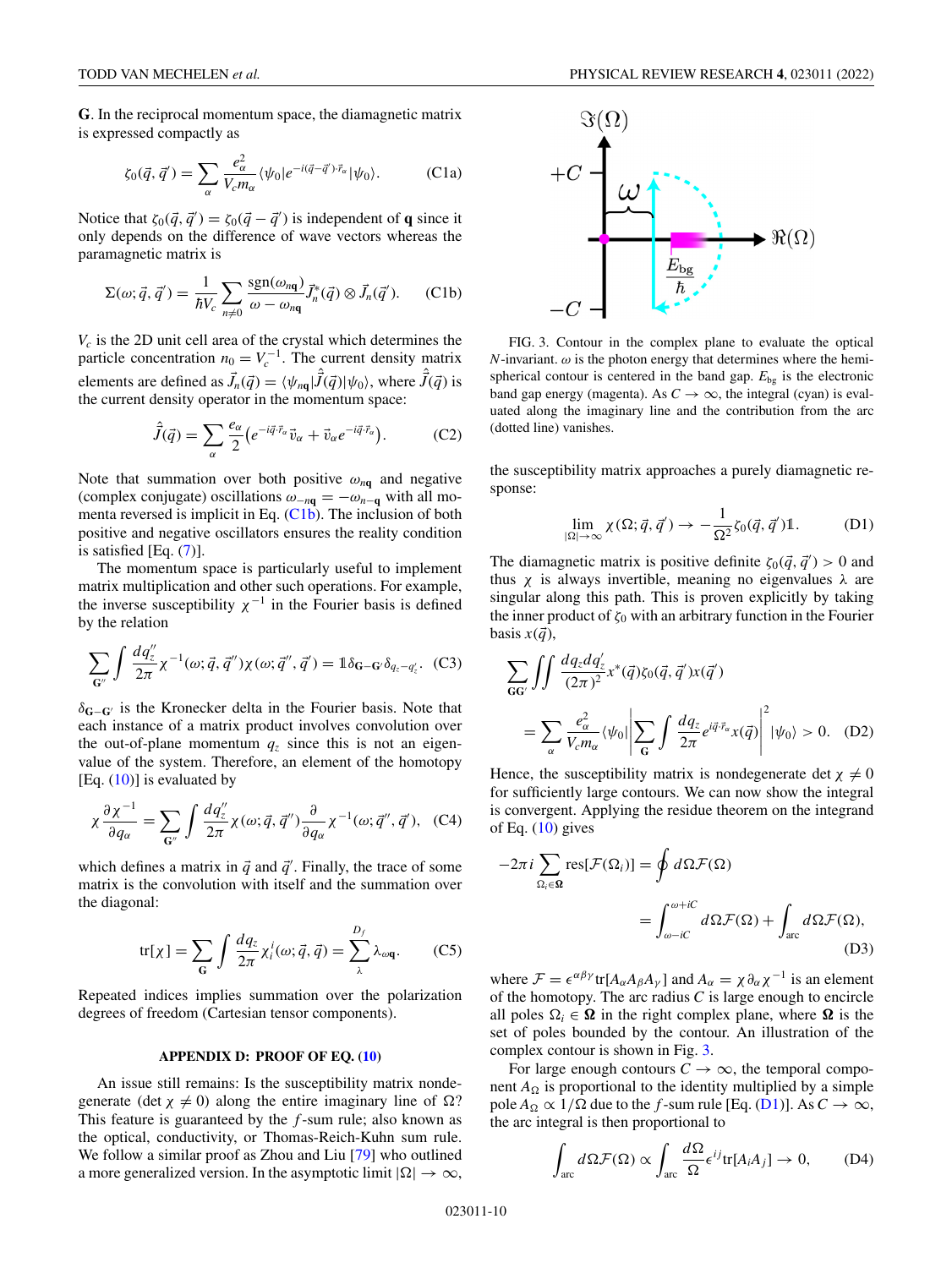<span id="page-10-0"></span>where  $A_i$  are the spatial components. The arc integral vanishes due to antisymmetry in  $\epsilon_{ij} = -\epsilon_{ji}$  and the cyclic property of the trace. The imaginary line integral is convergent,

$$
-2\pi i \sum_{\Omega_i \in \Omega} \text{res}[\mathcal{F}(\Omega_i)]
$$
  
= 
$$
\int_{\omega - i\infty}^{\omega + i\infty} d\Omega \mathcal{F}(\Omega)
$$
  
= 
$$
\int_{-i\infty}^{i\infty} d\Omega \mathcal{F}(\Omega + \omega) = i \int_{-\infty}^{\infty} d\tau \mathcal{F}(\omega + i\tau), \quad (D5)
$$

which defines the homotopy of a circle  $S<sup>1</sup>$  when including the point at  $|\Omega| = \infty$ . In the last line, we have shifted the integral to the imaginary axis  $\tau \in (-\infty, \infty)$ . This property will aid us for an important proof in Appendix F.

The final step to prove  $N \in \mathbb{Z}$  is quantized requires Bloch periodicity in **q**. We consider an arbitrary deformation in the response function  $\chi \to \chi + \delta \chi$ . The corresponding variation in the invariant  $N \rightarrow N + \delta N$  is

$$
\delta N = -\frac{\epsilon^{\alpha\beta\gamma}}{8\pi^2} \iint d\Omega d\mathbf{q} \, \partial_{\alpha} \text{tr}[\delta \chi \partial_{\beta} \chi^{-1} \chi \partial_{\gamma} \chi^{-1}]. \tag{D6}
$$

All variations amount to a total divergence in the integrand. We have already proven that the temporal boundaries vanish as a consequence of the *f* -sum rule. The spatial components are zero as well due to the periodic boundary condition  $q \rightarrow$  $q + G$ . Hence, all variations vanish identically— $\delta N = 0$  and  $N \in \mathbb{Z}$  is topologically quantized.

## **APPENDIX E: HOMOTOPY EQUIVALENCE BETWEEN SUSCEPTIBILITY AND CONDUCTIVITY MATRICES**

It should be emphasized that the topology is not predicated on our choice of the susceptibility tensor  $\chi$  over the conductivity tensor  $\sigma$ . The optics community prefers  $\chi$  while  $\sigma$  is used more often in condensed matter. Here we prove that *N* is unchanged under the substitution of the conductivity tensor  $\chi = i\sigma/\Omega$ , which may be used in place of  $\chi$  to calculate the optical *N*-invariant. Under this substitution, we get  $N \rightarrow N + \delta N$ ,

$$
\delta N = \frac{-1}{8\pi^2} \int_{\omega - i\infty}^{\omega + i\infty} \frac{d\Omega}{\Omega} \int d\mathbf{q} \epsilon^{ij} \partial_i \text{tr}[\sigma \partial_j \sigma^{-1}] = 0, \quad \text{(E1)}
$$

where *N* is equivalently defined through  $\sigma$ :

$$
N = \frac{\epsilon^{\alpha\beta\gamma}}{24\pi^2} \iint d\Omega d\mathbf{q} \operatorname{tr} \left[ \sigma \frac{\partial \sigma^{-1}}{\partial q_\alpha} \sigma \frac{\partial \sigma^{-1}}{\partial q_\beta} \sigma \frac{\partial \sigma^{-1}}{\partial q_\gamma} \right]. \tag{E2}
$$

Since  $\delta N$  is a total derivative, the surface terms vanish due to the periodic boundary condition in **q**. Thus, the susceptibility and conductivity matrices are homotopy equivalent.

## **APPENDIX F: PROOF OF EQ. [\(11\)](#page-4-0)**

Our goal is to simplify the expression in Eq. [\(10\)](#page-3-0) to avoid temporal integration and matrix inversion. We follow a similar procedure as Wang and Zhang [\[44](#page-12-0)[,80\]](#page-13-0), which walks through the main steps of the proof. For consistency, it is useful to define the Hermitian part of the conductivity tensor  $\zeta = -i\sigma$  =  $\Omega \chi$  since it has purely real eigenvalues along Im( $\Omega$ ) = 0 and strictly first-order poles. Indeed, using a partial fraction decomposition, we express the  $\zeta$  matrix in standard Green's function form  $[66,79]$  $[66,79]$ :

$$
\varsigma(\Omega; \vec{q}, \vec{q}') = -\frac{1}{\Omega} \zeta(\vec{q}, \vec{q}') - \frac{1}{\hbar V_c} \sum_{n \neq 0} \frac{\vec{J}_n^*(\vec{q}) \otimes \vec{J}_n(\vec{q}')}{|\omega_{n\mathbf{q}}|(\Omega - \omega_{n\mathbf{q}})}.
$$
\n(F1)

 $\zeta$  is the gauge invariant diamagnetic response that only responds to transverse fields  $\vec{a} \cdot \vec{\mathcal{E}} = 0$ :

$$
\zeta(\vec{q}, \vec{q}') = \zeta_0(\vec{q}, \vec{q}') \mathbb{1} + \Sigma(0; \vec{q}, \vec{q}').
$$
 (F2)

Note that  $\zeta > 0$  is positive definite, which ensures the energy density [Eq. [\(A5\)](#page-7-0)] is positive  $\bar{\chi} = \partial_{\omega} \varsigma > 0$  for all  $\omega$ .

It was proven in Appendix E that the homotopy of  $\zeta$  and χ are equivalent, so we may use ς in place of χ to calculate the *N* invariant. Now consider the continuous deformation in  $\zeta$  characterized by the smooth homotopy  $0 \leq \epsilon \leq 1$ :

$$
\zeta_{\epsilon}(\omega, i\tau; \vec{q}, \vec{q}') = (1 - \epsilon)\zeta(\omega + i\tau; \vec{q}, \vec{q}') + \epsilon \tilde{\zeta}(\omega, i\tau; \vec{q}, \vec{q}').
$$
\n(F3)

We exploit the shift property in Eq. (D5) to redefine the integral along the imaginary line  $\tau \in (-\infty, \infty)$ . The unitless paramater  $\epsilon$  interpolates between the true response function  $\zeta$ at  $\epsilon = 0$  and the modified response function  $\tilde{\zeta}$  at  $\epsilon = 1$ :

$$
\tilde{\zeta}(\omega, i\tau; \vec{q}, \vec{q}') = [-i\tau + \zeta^{-1}(\omega; \vec{q}, \vec{q}')]^{-1}.
$$
 (F4)

 $\tilde{\zeta}$  has nonzero eigenvalue along  $\tau \in (-\infty, \infty)$  and any sufficiently large contour in the complex plane  $|\Omega| \in C$ . It is also clear that  $\zeta_{\epsilon}(\omega, 0; \vec{q}, \vec{q}') = \zeta(\omega; \vec{q}, \vec{q}')$ , so the deformation is purely in the complex plane. From Appendix [D,](#page-9-0) we know that any nondegenerate deformation in  $\zeta$  is permitted. We only have to prove that the eigenvalues of  $\zeta_{\epsilon}$  never cross zero for every  $0 \le \epsilon \le 1$ . This is confirmed by contracting  $\zeta_{\epsilon}$ with an arbitrary vector  $\vec{x}(\vec{q})$  and considering the imaginary part:

$$
\sum_{\mathbf{G}\mathbf{G}'} \int \int \frac{dq_z dq'_z}{(2\pi)^2} Im[\vec{x}^*(\vec{q}) \cdot \varsigma_{\epsilon}(\omega, i\tau, \vec{q}, \vec{q}') \cdot \vec{x}(\vec{q}')] \n= (1 - \epsilon)\tau \left\{ \frac{\sum_{\mathbf{G}\mathbf{G}'} \int \int \frac{dq_z dq'_z}{(2\pi)^2} \vec{x}^*(\vec{q}) \cdot \zeta(\vec{q}, \vec{q}') \cdot \vec{x}(\vec{q}')}{\tau^2 + \omega^2} + \frac{|\sum_{n \neq 0, \mathbf{G}} \int \frac{dq_z}{2\pi} \vec{J}_n(\vec{q}) \cdot \vec{x}(\vec{q})|^2}{|\omega_{n\mathbf{q}}| [\tau^2 + (\omega - \omega_{n\mathbf{q}})^2]} \right\} \n+ \frac{\epsilon\tau}{\tau^2 + |\sum_{\mathbf{G}\mathbf{G}'} \int \int \frac{dq_z dq'_z}{(2\pi)^2} \vec{x}^*(\vec{q}) \cdot \varsigma^{-1}(\omega, \vec{q}, \vec{q}') \cdot \vec{x}^*(\vec{q}')|^2}.
$$
\n(F5)

Since  $\zeta > 0$ , the imaginary part is only zero along the real line  $\tau = 0$ . It is always positive or negative in the upper  $\tau > 0$ or lower  $\tau < 0$  regions, respectively. Hence, the matrix  $\zeta_{\epsilon}$  is never degenerate for every  $0 \leq \epsilon \leq 1$ .

As a consequence, the optical *N*-invariant can be computed from the modified Green's function  $\zeta_1 = \tilde{\zeta}$ , which has a much simpler frequency dependence. Utilizing the spectral decomposition of the OBS [Eq. [\(8b\)](#page-3-0)], we arrive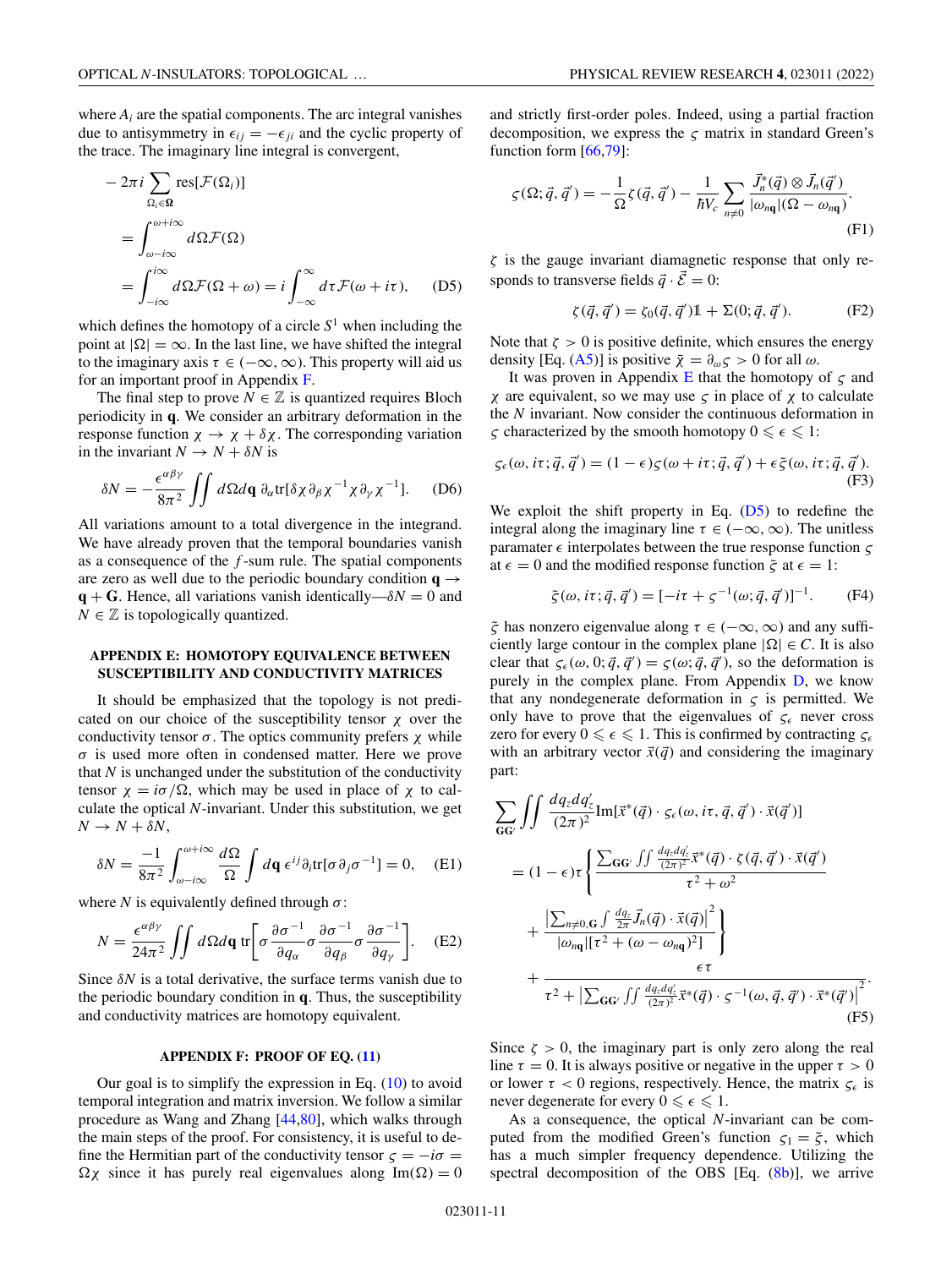<span id="page-11-0"></span>at

$$
N = \frac{i}{4\pi^2} \sum_{\lambda}^{D_f} \int d\mathbf{q} \int_{-\infty}^{\infty} d\tau \frac{\partial}{\partial \tau} \ln[-i\tau + (\omega \lambda_{\omega \mathbf{q}})^{-1}] \mathfrak{F}_{\lambda} = \frac{1}{4\pi} \int d\mathbf{q} \sum_{\lambda}^{D_f} \text{sgn}(\lambda_{\omega \mathbf{q}}) \mathfrak{F}_{\lambda} = \frac{1}{2\pi} \int d\mathbf{q} \mathfrak{F},\tag{F6}
$$

where  $\mathfrak{F}_{\lambda}$  is the Berry curvature of a single OBF  $\vec{e}_{\lambda}$  and  $\mathfrak{F} = \sum_{\lambda>0} \mathfrak{F}_{\lambda}$  is the sum over all capacitive modes  $\lambda > 0$ . Note that one can also calculate the curvature from the inductive modes  $\mathfrak{F} = -\sum_{\lambda < 0} \mathfrak{F}_\lambda$  as the total summation vanishes  $\sum_{\lambda}^{D_f} \mathfrak{F}_\lambda = 0$ .

- [1] M. Z. Hasan and C. L. Kane, Colloquium: Topological insulators, [Rev. Mod. Phys.](https://doi.org/10.1103/RevModPhys.82.3045) **82**, 3045 (2010).
- [2] X.-L. Qi and S.-C. Zhang, Topological insulators and superconductors, [Rev. Mod. Phys.](https://doi.org/10.1103/RevModPhys.83.1057) **83**, 1057 (2011).
- [3] A. Kitaev, Periodic table for topological insulators and superconductors, in *Advances in Theoretical Physics: Landau Memorial Conference*, edited by V. Lebedev and M. Feigelman, AIP Conf. Proc. No. 1134 (AIP, New York, 2009), p. 22.
- [4] S. Ryu, A. P. Schnyder, A. Furusaki, and A. W. W. Ludwig, Topological insulators and superconductors: Tenfold way and dimensional hierarchy, New J. Phys. **12**[, 065010 \(2010\).](https://doi.org/10.1088/1367-2630/12/6/065010)
- [5] R.-J. Slager, A. Mesaros, V. Juricic, and J. Zaanen, The space [group classification of topological band-insulators,](https://doi.org/10.1038/nphys2513) Nat. Phys. **9**, 98 (2013).
- [6] J. Kruthoff, J. de Boer, J. van Wezel, C. L. Kane, and R.-J. Slager, Topological Classification of Crystalline Insula[tors Through Band Structure Combinatorics,](https://doi.org/10.1103/PhysRevX.7.041069) Phys. Rev. X **7**, 041069 (2017).
- [7] C.-K. Chiu, J. C. Y. Teo, A. P. Schnyder, and S. Ryu, Classifica[tion of topological quantum matter with symmetries,](https://doi.org/10.1103/RevModPhys.88.035005) Rev. Mod. Phys. **88**, 035005 (2016).
- [8] K. Shiozaki and M. Sato, Topology of crystalline insulators and superconductors, Phys. Rev. B **90**[, 165114 \(2014\).](https://doi.org/10.1103/PhysRevB.90.165114)
- [9] J. Höller and A. Alexandradinata, Topological Bloch oscillations, Phys. Rev. B **98**[, 024310 \(2018\).](https://doi.org/10.1103/PhysRevB.98.024310)
- [10] V. Juričić, A. Mesaros, R.-J. Slager, and J. Zaanen, Universal Probes of Two-Dimensional Topological Insulators: Dislocation and  $\pi$  Flux, *Phys. Rev. Lett.* **108**[, 106403 \(2012\).](https://doi.org/10.1103/PhysRevLett.108.106403)
- [11] M. Nakagawa, R.-J. Slager, S. Higashikawa, and T. Oka, Wan[nier representation of Floquet topological states,](https://doi.org/10.1103/PhysRevB.101.075108) Phys. Rev. B **101**, 075108 (2020).
- [12] J. Kruthoff, J. de Boer, and J. van Wezel, Topology in timereversal symmetric crystals, Phys. Rev. B **100**[, 075116 \(2019\).](https://doi.org/10.1103/PhysRevB.100.075116)
- [13] X. Chen, Z.-C. Gu, Z.-X. Liu, and X.-G. Wen, Symmetryprotected topological orders in interacting bosonic systems, Science **338**[, 1604 \(2012\).](https://doi.org/10.1126/science.1227224)
- [14] S. de Léséleuc, V. Lienhard, P. Scholl, D. Barredo, S. Weber, N. Lang, H. P. Büchler, T. Lahaye, and A. Browaeys, Observation of a symmetry-protected topological phase of interacting bosons with Rydberg atoms, Science **365**[, 775 \(2019\).](https://doi.org/10.1126/science.aav9105)
- [15] L.-H. Wu and X. Hu, Scheme for Achieving a Topological [Photonic Crystal by Using Dielectric Material,](https://doi.org/10.1103/PhysRevLett.114.223901) Phys. Rev. Lett. **114**, 223901 (2015).
- [16] T. Van Mechelen and Z. Jacob, Nonlocal topological elec[tromagnetic phases of matter,](https://doi.org/10.1103/PhysRevB.99.205146) Phys. Rev. B **99**, 205146 (2019).
- [17] M. Kim, Z. Jacob, and J. Rho, Recent advances in 2D, 3D [and higher-order topological photonics,](https://doi.org/10.1038/s41377-020-0331-y) Light: Sci. Appl. **9**, 130 (2020).
- [18] R. Süsstrunk and S. D. Huber, Classification of topological [phonons in linear mechanical metamaterials,](https://doi.org/10.1073/pnas.1605462113) Proc. Natl. Acad. Sci. **113**, E4767 (2016).
- [19] J. Li, L. Wang, J. Liu, R. Li, Z. Zhang, and X.-Q. Chen, [Topological phonons in graphene,](https://doi.org/10.1103/PhysRevB.101.081403) Phys. Rev. B **101**, 081403(R) (2020).
- [20] D. Jin, T. Christensen, M. Soljačić, N. X. Fang, L. Lu, and X. [Zhang, Infrared Topological Plasmons in Graphene,](https://doi.org/10.1103/PhysRevLett.118.245301) Phys. Rev. Lett. **118**, 245301 (2017).
- [21] T. Van Mechelen, W. Sun, and Z. Jacob, Optical *N*-invariant [of graphene's topological viscous Hall fluid,](https://doi.org/10.1038/s41467-021-25097-2) Nat. Commun. **12**, 4729 (2021).
- [22] S. Klembt, T. H. Harder, O. A. Egorov, K. Winkler, R. Ge, M. A. Bandres, M. Emmerling, L. Worschech, T. C. H. Liew, M. Segev, C. Schneider, and S. Höfling, Exciton-polariton topological insulator, [Nature \(London\)](https://doi.org/10.1038/s41586-018-0601-5) **562**, 552 (2018).
- [23] W. Liu, Z. Ji, Y. Wang, G. Modi, M. Hwang, B. Zheng, V. J. Sorger, A. Pan, and R. Agarwal, Generation of helical topological exciton-polaritons, Science **370**[, 600 \(2020\).](https://doi.org/10.1126/science.abc4975)
- [24] M. Sato and Y. Ando, Topological superconductors: A review, [Rep. Prog. Phys.](https://doi.org/10.1088/1361-6633/aa6ac7) **80**, 076501 (2017).
- [25] C. X. Trang, N. Shimamura, K. Nakayama, S. Souma, K. Sugawara, I. Watanabe, K. Yamauchi, T. Oguchi, K. Segawa, T. Takahashi, Y. Ando, and T. Sato, Conversion of a conventional superconductor into a topological superconductor by topological proximity effect, [Nat. Commun.](https://doi.org/10.1038/s41467-019-13946-0) **11**, 159 (2020).
- [26] S. A. Díaz, J. Klinovaja, and D. Loss, Topological Magnons [and Edge States in Antiferromagnetic Skyrmion Crystals,](https://doi.org/10.1103/PhysRevLett.122.187203) Phys. Rev. Lett. **122**, 187203 (2019).
- [27] [X. S. Wang and X. R. Wang, Topological magnonics,](https://doi.org/10.1063/5.0041781) J. Appl. Phys. **129**, 151101 (2021).
- [28] [L. Fu, Topological Crystalline Insulators,](https://doi.org/10.1103/PhysRevLett.106.106802) Phys. Rev. Lett. **106**, 106802 (2011).
- [29] Y. Tanaka, Z. Ren, T. Sato, K. Nakayama, S. Souma, T. Takahashi, K. Segawa, and Y. Ando, Experimental realization [of a topological crystalline insulator in SnTe,](https://doi.org/10.1038/nphys2442) Nat. Phys. **8**, 800 (2012).
- [30] D. J. Thouless, Wannier functions for magnetic sub-bands, J. Phys. C **17**[, L325 \(1984\).](https://doi.org/10.1088/0022-3719/17/12/003)
- [31] A. A. Soluyanov and D. Vanderbilt, Wannier representation of  $\mathbb{Z}_2$  topological insulators, *Phys. Rev. B* **83**[, 035108 \(2011\).](https://doi.org/10.1103/PhysRevB.83.035108)
- [32] H. C. Po, A. Vishwanath, and H. Watanabe, Symmetry-based [indicators of band topology in the 230 space groups,](https://doi.org/10.1038/s41467-017-00133-2) Nat. Commun. **8**, 50 (2017).
- [33] B. Bradlyn, L. Elcoro, J. Cano, M. G. Vergniory, Z. Wang, C. Felser, M. I. Aroyo, and B. A. Bernevig, Topological quantum chemistry, [Nature \(London\)](https://doi.org/10.1038/nature23268) **547**, 298 (2017).
- [34] R. Resta, Macroscopic polarization in crystalline dielectrics: The geometric phase approach, [Rev. Mod. Phys.](https://doi.org/10.1103/RevModPhys.66.899) **66**, 899 (1994).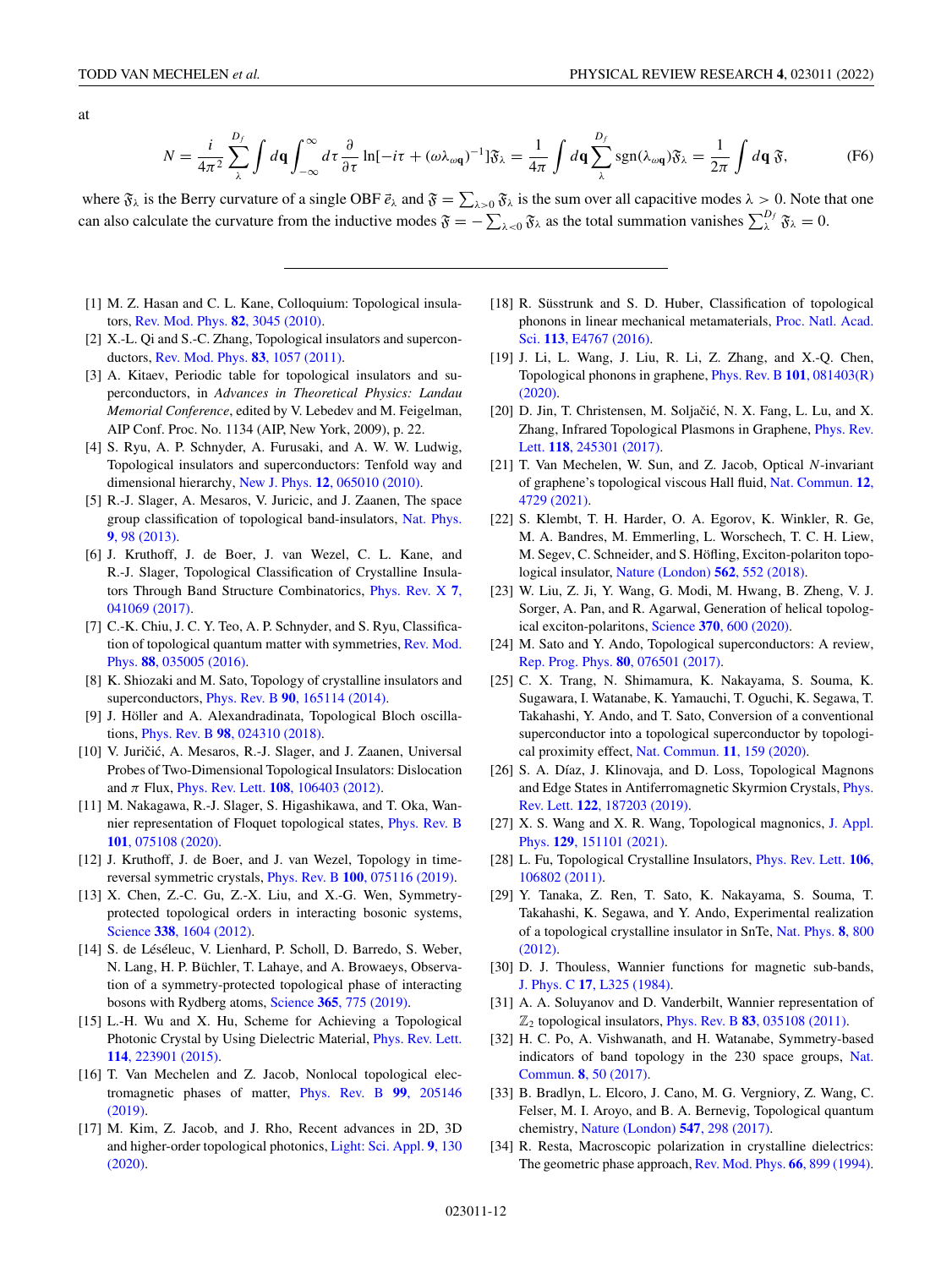- <span id="page-12-0"></span>[35] A. M. Essin, J. E. Moore, and D. Vanderbilt, Magnetoelectric Polarizability and Axion Electrodynamics in Crystalline Insulators, Phys. Rev. Lett. **102**[, 146805 \(2009\).](https://doi.org/10.1103/PhysRevLett.102.146805)
- [36] [M. F. Atiyah, K-theory and reality,](https://doi.org/10.1093/qmath/17.1.367) Quarterly J. Math. **17**, 367  $(1966)$
- [37] [D. S. Freed and G. W. Moore, Twisted equivariant matter,](https://doi.org/10.1007/s00023-013-0236-x) Ann. Henri Poincare **14**, 1927 (2013).
- [38] V. M. Agranovich and V. Ginzburg, *Crystal Optics with Spatial Dispersion, and Excitons*, Springer Series in Solid-State Sciences (Springer, Berlin, 2013).
- [39] M. L. Cohen and S. G. Louie, *Fundamentals of Condensed Matter Physics* (Cambridge University Press, Cambridge, 2016).
- [40] N. Wiser, Dielectric constant with local field effects included, Phys. Rev. **129**[, 62 \(1963\).](https://doi.org/10.1103/PhysRev.129.62)
- [41] A. Zangwill and P. Soven, Density-functional approach to localfield effects in finite systems: Photoabsorption in the rare gases, Phys. Rev. A **21**[, 1561 \(1980\).](https://doi.org/10.1103/PhysRevA.21.1561)
- [42] L. Jönsson, Z. H. Levine, and J. W. Wilkins, Large Local-Field Corrections in Optical Rotatory Power of Quartz and Selenium, [Phys. Rev. Lett.](https://doi.org/10.1103/PhysRevLett.76.1372) **76**, 1372 (1996).
- [43] S. Ono, H. C. Po, and H. Watanabe, Refined symmetry indi[cators for topological superconductors in all space groups,](https://doi.org/10.1126/sciadv.aaz8367) Sci. Adv. **6**, eaaz8367 (2020).
- [44] Z. Wang and S.-C. Zhang, Strongly correlated topological superconductors and topological phase transitions via Green's function, Phys. Rev. B **86**[, 165116 \(2012\).](https://doi.org/10.1103/PhysRevB.86.165116)
- [45] M. S. Hybertsen and S. G. Louie, Ab initio static dielectric matrices from the density-functional approach. I. Formulation [and application to semiconductors and insulators,](https://doi.org/10.1103/PhysRevB.35.5585) Phys. Rev. B **35**, 5585 (1987).
- [46] A. Baldereschi and E. Tosatti, Dielectric band structure of solids, [Solid State Commun.](https://doi.org/10.1016/0038-1098(79)91022-6) **29**, 131 (1979).
- [47] R. Car, E. Tosatti, S. Baroni, and S. Leelaprute, Dielectric band structure of crystals: General properties and calculations for silicon, [Phys. Rev. B](https://doi.org/10.1103/PhysRevB.24.985) **24**, 985 (1981).
- [48] P. Cudazzo, I. V. Tokatly, and A. Rubio, Dielectric screening in two-dimensional insulators: Implications for excitonic [and impurity states in graphane,](https://doi.org/10.1103/PhysRevB.84.085406) Phys. Rev. B **84**, 085406 (2011).
- [49] F. Hüser, T. Olsen, and K. S. Thygesen, How dielectric screening in two-dimensional crystals affects the convergence of excited-state calculations: Monolayer MoS<sub>2</sub>, Phys. Rev. B 88, 245309 (2013).
- [50] S. Latini, T. Olsen, and K. S. Thygesen, Excitons in van der Waals heterostructures: The important role of dielectric screening, Phys. Rev. B **92**[, 245123 \(2015\).](https://doi.org/10.1103/PhysRevB.92.245123)
- [51] H. F. Wilson, F. Gygi, and G. Galli, Efficient iterative method [for calculations of dielectric matrices,](https://doi.org/10.1103/PhysRevB.78.113303) Phys. Rev. B **78**, 113303 (2008).
- [52] H. F. Wilson, D. Lu, F. Gygi, and G. Galli, Iterative calcula[tions of dielectric eigenvalue spectra,](https://doi.org/10.1103/PhysRevB.79.245106) Phys. Rev. B **79**, 245106 (2009).
- [53] T. A. P. Pham, H.-V. Nguyen, D. Rocca, and G. Galli, *GW* calculations using the spectral decomposition of the dielectric matrix: Verification, validation, and comparison of methods, Phys. Rev. B **87**[, 155148 \(2013\).](https://doi.org/10.1103/PhysRevB.87.155148)
- [54] [M. Govoni and G. Galli, Large scale GW calculations,](https://doi.org/10.1021/ct500958p) J. Chem. Theory Comput. **11**, 2680 (2015).
- [55] K. L. C. Hunt, Nonlocal polarizability densities and the effects of short-range interactions on molecular dipoles,

[quadrupoles, and polarizabilities,](https://doi.org/10.1063/1.446461) J. Chem. Phys. **80**, 393 (1984).

- [56] K. L. C. Hunt, Nonlocal polarizability densities and van der Waals interactions, [J. Chem. Phys.](https://doi.org/10.1063/1.444577) **78**, 6149 (1983).
- [57] P. Van Rysselberghe, Remarks concerning the Clausius-Mossotti Law, [J. Phys. Chem.](https://doi.org/10.1021/j150334a007) **36**, 1152 (1932).
- [58] C. Brouder, G. Panati, M. Calandra, C. Mourougane, and N. Marzari, Exponential Localization of Wannier Functions in Insulators, Phys. Rev. Lett. **98**[, 046402 \(2007\).](https://doi.org/10.1103/PhysRevLett.98.046402)
- [59] F. D. M. Haldane, Model for a Quantum Hall effect without Landau levels: Condensed-Matter Realization of the Parity Anomaly, [Phys. Rev. Lett.](https://doi.org/10.1103/PhysRevLett.61.2015) **61**, 2015 (1988).
- [60] D. J. Thouless, M. Kohmoto, M. P. Nightingale, and M. den Nijs, Quantized Hall Conductance in a Two-Dimensional Periodic Potential, [Phys. Rev. Lett.](https://doi.org/10.1103/PhysRevLett.49.405) **49**, 405 (1982).
- [61] C. L. Kane and E. J. Mele, Quantum Spin Hall Effect in Graphene, Phys. Rev. Lett. **95**[, 226801 \(2005\).](https://doi.org/10.1103/PhysRevLett.95.226801)
- [62] A. I. Berdyugin, S. G. Xu, F. M. D. Pellegrino, R. Krishna Kumar, A. Principi, I. Torre, M. Ben Shalom, T. Taniguchi, K. Watanabe, I. V. Grigorieva, M. Polini, A. K. Geim, and D. A. Bandurin, Measuring Hall viscosity of graphene's electron fluid, Science **364**[, 162 \(2019\).](https://doi.org/10.1126/science.aau0685)
- [63] T. Van Mechelen and Z. Jacob, Viscous Maxwell-Chern-Simons [theory for topological electromagnetic phases of matter,](https://doi.org/10.1103/PhysRevB.102.155425) Phys. Rev. B **102**, 155425 (2020).
- [64] G. E. Volovik, *The Universe in a Helium Droplet*, International Series of Monographs on Physics (OUP, Oxford, 2009).
- [65] D. S. Borgnia, A. J. Kruchkov, and R.-J. Slager, Non-Hermitian [Boundary Modes and Topology,](https://doi.org/10.1103/PhysRevLett.124.056802) Phys. Rev. Lett. **124**, 056802 (2020).
- [66] V. Gurarie, Single-particle Green's functions and inter[acting topological insulators,](https://doi.org/10.1103/PhysRevB.83.085426) Phys. Rev. B **83**, 085426 (2011).
- [67] R.-J. Slager, The translational side of topological band insulators, [J. Phys. Chem. Solids](https://doi.org/10.1016/j.jpcs.2018.01.023) **128**, 24 (2019).
- [68] R.-J. Slager, L. Rademaker, J. Zaanen, and L. Balents, Impurity-bound states and Green's function zeros as local signatures of topology, Phys. Rev. B **92**[, 085126 \(2015\).](https://doi.org/10.1103/PhysRevB.92.085126)
- [69] T. Hahn, *International Tables for Crystallography, Volume A: Space Group Symmetry*, International Tables for Crystallography (Springer Netherlands, Heidelberg, 2005).
- [70] M. Tinkham, *Group Theory and Quantum Mechanics*, Dover Books on Chemistry (Dover Publications, Mineola, New York, 2012).
- [71] H. Bacry, L. Michel, and J. Zak, Symmetry and classification of energy bands in crystals, in *Group Theoretical Methods in Physics*, edited by H.-D. Doebner, J.-D. Hennig, and T. D. Palev (Springer, Berlin, 1988), pp. 289–308.
- [72] H. C. Po, H. Watanabe, and A. Vishwanath, Fragile Topology and Wannier Obstructions, Phys. Rev. Lett. **121**[, 126402 \(2018\).](https://doi.org/10.1103/PhysRevLett.121.126402)
- [73] V. Peri, Z.-D. Song, M. Serra-Garcia, P. Engeler, R. Queiroz, X. Huang, W. Deng, Z. Liu, B A. Bernevig, and S. D. Huber, Experimental characterization of fragile topology in an acoustic metamaterial, Science **367**[, 797 \(2020\).](https://doi.org/10.1126/science.aaz7654)
- [74] A. Bouhon, T. Bzdušek, and R.-J. Slager, Geometric approach [to fragile topology beyond symmetry indicators,](https://doi.org/10.1103/PhysRevB.102.115135) Phys. Rev. B **102**, 115135 (2020).
- [75] A. Alexandradinata and B. A. Bernevig, Berry-phase descrip[tion of topological crystalline insulators,](https://doi.org/10.1103/PhysRevB.93.205104) Phys. Rev. B **93**, 205104 (2016).